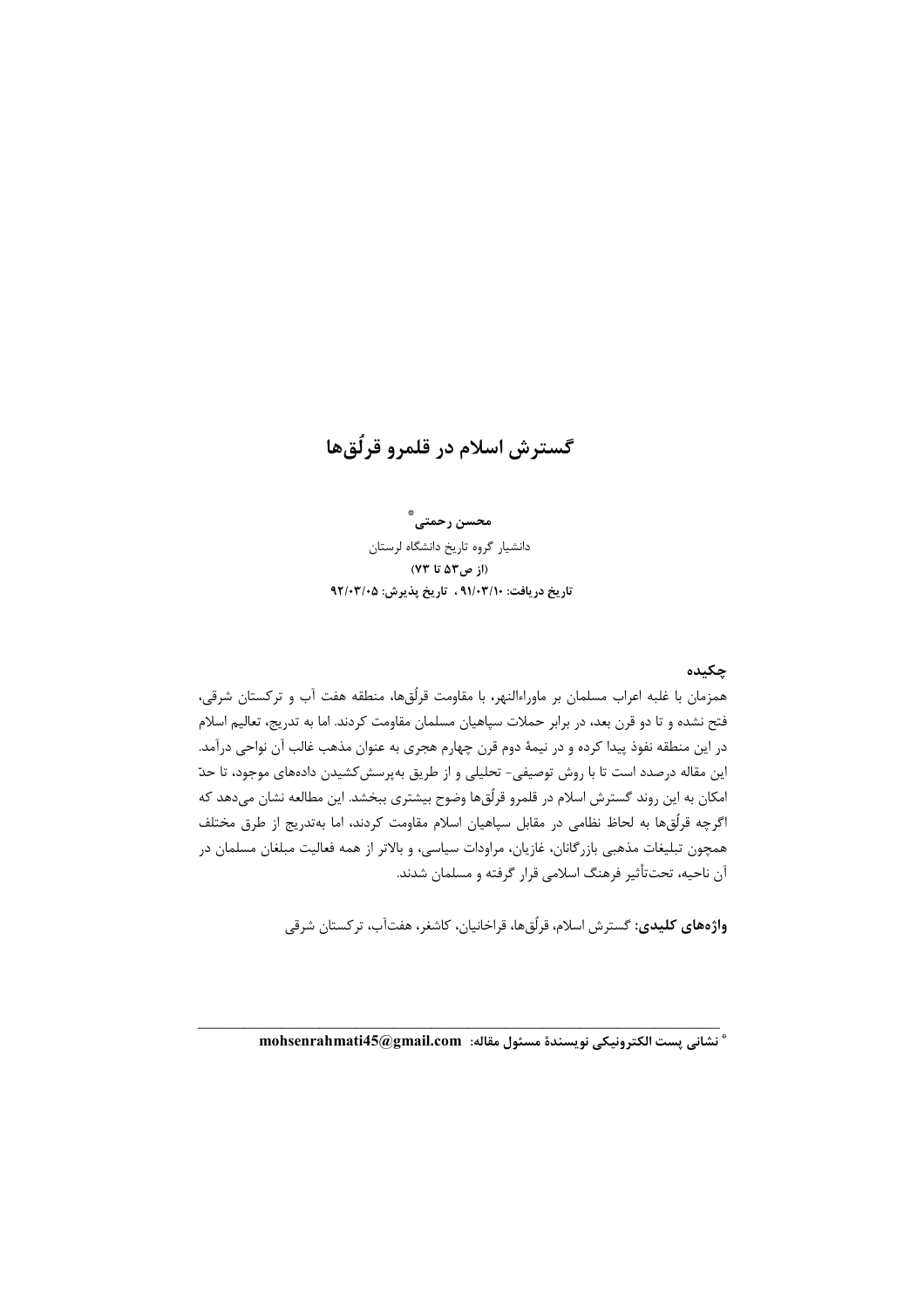#### مقدمه

گسترش دین اسلام در هر منطقه، متأثر از عوامل متفاوتی بوده است. لذا در نواحی مختلف، اسلام به شیوههای مختلف گسترش یافت.

قلمرو قَرِلُق<sup>(۱</sup>ٌها نیز بیش از دو قرن در مقابل لشکرکشی،های نظامی غازیان مسلمان مقاومت کرد و به عنوان یکی از بزرگترین ثغور قلمرو اسلامی در طول آن مدت درآمده بود. اطلاع ما دربارهٔ این امر منحصر به منابع اسلامی است که فقط در شرح چگونگی پیشروی اسلام در شرق سیحون به حضور قرلٌقها اشاره کرده و شرح درگیریهای آنها با غازیان را به صورت بسیار مختصر آوردهاند. در طول دو قرن، به تدریج دین اسلام در میان ساکنان قلمرو و حتی خاندان حاکمه رواج یافته و به دنبال آن، در نیمهٔ قرن چهارم، یکباره مسلمان شده، آن منطقه جزئی از قلمرو اسلامی گشت. يرسش اصلي مقالهٔ حاضر اين است: اسلام چگونه وارد قلمرو قرِلُق@ا شد؟ رابطهٔ ميان قرلُقها و حکمرانان مسلمان در طول این دو قرن چگونه بود؟ چگونه، مقدمات مسلمان شدن قرلُقαما فراهم گرديد؟

# محدودة جغرافيايي قلمرو قرلُق ها

قلمرو قرلّقها، نواحی شرق سیحون در پهنهای وسیع از دامنههای شمالی کوههای كوئن لن تا شمال درياچهٔ بالخاش و اطراف رود ايرتيش را دربر ميگرفت. اين منطقه از نظر جغرافیایی به دو ناحیهٔ متمایز تقسیم میشد که توسط ارتفاعات تینشان از یکدیگر جدا می شدند. بخش جنوبی آن، ناحیهٔ بیابانی ترکستان شرقی بود که از سه طرف با ارتفاعات کوئن لن، مانسا (پامیر) و اغراجارت (تینشان) محصور شده بود (حدودالعالم، صص۲۵، ۲۷، ۵۴؛ کاشغری، ج۰۱، ص۴۰۲). با توجه به جریان رود خولندغون (بعدها تاریم)، این منطقه را حوضه رود تاریم میiامیم (کاشغری، ج۱، ص۱۱۶؛ حدودالعالم، صص۳۹-۴۰).

بخش شمالی این ناحیه که از دامنهٔ شمالی کوههای تیانشان تا شمال دریاچهٔ بالخاش را دربر میگرفت، بهوسیلهٔ کوههای آلای و فرغانه، از ماوراءالنهر جدا میشد و کوههای آلتایی، آن را از صحرای گبی و مغولستان جدا می کرد. رودهای کوچک و بزرگ فراوانی در این منطقه جاری بود. (راهنمای کشورهای مستقّل…، صص۹۵-۹۶). به همین لحاظ سرزمینهای اطراف ایسیک کول، درّه رودهای ایلا، چو و طراز را منطقهٔ هفتآب<sup>(۲)</sup> می گفتند.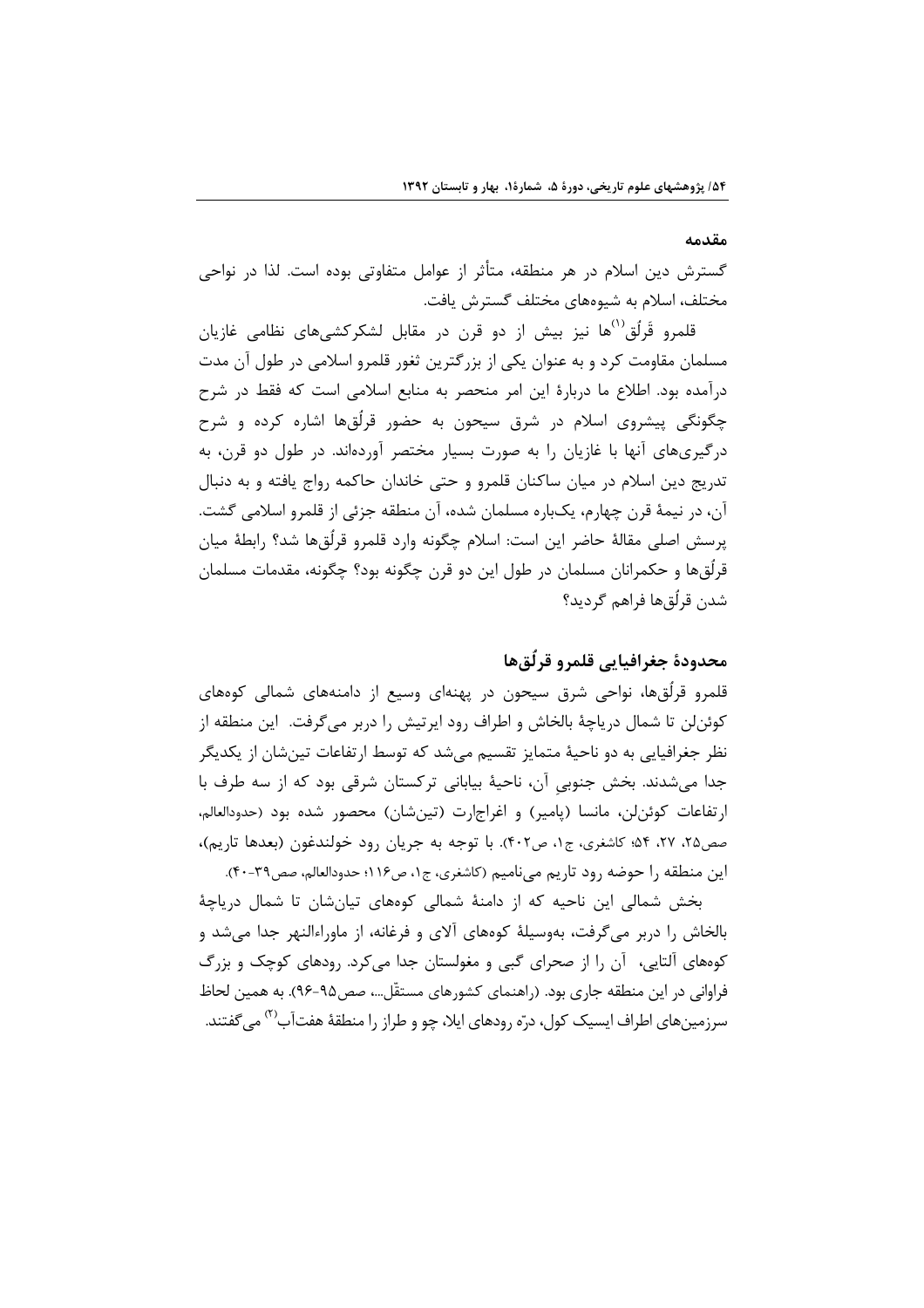خاستگاه قومی و نژادی قرلّقها

قبایل قرلُق، یکی از ارکان امپراتوری گوک ترک بودند. از ظاهر روایات منابع جغرافیایی در باره قرلُقها چنان برمیآید که گویی یک ایل مخصوص بودند امّا از مقابله روایات با یکدیگر برمي]َيد كه ظاهراً قرلُق نيز نه نام خاص بلكه همچنانِكه رسم ايلات بود، نام اتحاديهٔ جديد طوايفي است كه عليه ايغورها برخاستهاند (مروزي، ص١٩؛ كاشغري، ج١، صص٨٠، ٨٥، ٣٤٢،٣٥۴. ۳۹۳،ج۳، صص۲۰۵-۵۲،۲۶؛ ابنِشادی، ص۴۲۱؛ خوارزمی، ص۱۲۰). ظاهراً بخشی از ایلات این اتحادیه، همراه با خاقانات ترک به غرب آمده و در دامنهٔ کوههای خلخ و فرغانه ساکن شده بودند(ابن|ثير، ج۴، صص ۵۵۰–۵۵۱، ۵۵۴).

با سقوط خاقان ترک شرقی، در اوایل قرن هشتم میلادی ( ح۲۴۰م)، قرلُق۱۵ در کنار ایلات ایغور، باسمیل و اغوز، دولتی جدید تشکیل دادند و در آن دولت، خاقان قرلُق منصب يبغوي دست چپ گرفت. (پريتساک، ص٢۵). خلأ قدرتي که بعد از جنگ طراز (۱۳۴هـق) در منطقهٔ هفتآب ایجاد شده بود، به آنها فرصت داد تا روانهٔ غرب شده و به هفتآب رسیده و در نواحی پیرامون دریاچهٔ ایسیککول مستقر شوند (پریتساک، صص۲۶-٢٧؛ عوفي،گ ٣۶٩ الف). قر لُق@ا درحدود ١۵١هــق/ ٧۶۶م. سوياب را اشغال و پايتخت خود را بدانجا منتقل کردند. حکمران آنها عنوان جبغو داشت که با پبغوی مذکور در کتیبههای اورخون یکی است ( بارتولد، تاریخ هفتآب، ص۳۵).

با مهاجرت قرلّقها به غرب، گروههای پیشتاخته نیز به آنها پیوستند و بدینترتیب سراسر منطقه ترکستان شرقی را از تاریم تا بالخاش تصرف کردند و طلایه آنها تا اسپیجاب و پاراب نیز پیش آمدند. تورگشها، (مرکب از دو قبیله تُخشی (تخسی) و (آزی)، که در هفتآب مانده بودند نیز به اتحادیهٔ قرلُق پیوستند. درنتیجه بخش شمالی اتحادیه قرِلُق که مشتمل بر سه طایفه (تیره) از چگلها و یک بطن موسوم به تُخس (تُخسى) بودند، منطقهٔ ايلاء، ارغو و هفتآب تا شمال درّه رود خيلام را تحت اختيار گرفتند (مروزي، ص١٩؛ كاشغري، ج١، صص٨٥ ،٣٣٠٠). مؤلَّف حدودالعالم وگرديزي، به تفصيل شرح مکانهای استقرار طوایف مختلف اتحادیه قرلُق در این منطقه، در قرن چهارم را آوردهاند (حدودالعالم، صص ٨١-٨۴؛ گرديزي، صص ٥۶۶، ۵۹۷). بخش شمالي اتحاديه قرلُق، از سوي همسايگان غربي آن چگل خوانده مي شد (کاشغري، ج۱، ص۳۳۰).

بخش جنوبی اتحادیه که به یغما موسوم بود در جنوب رود خیلام و در درّه رود تاریم می; پستند. این بخش را مشتمل بر سه قبیله دانستهاند. یکی از تیرههای معروف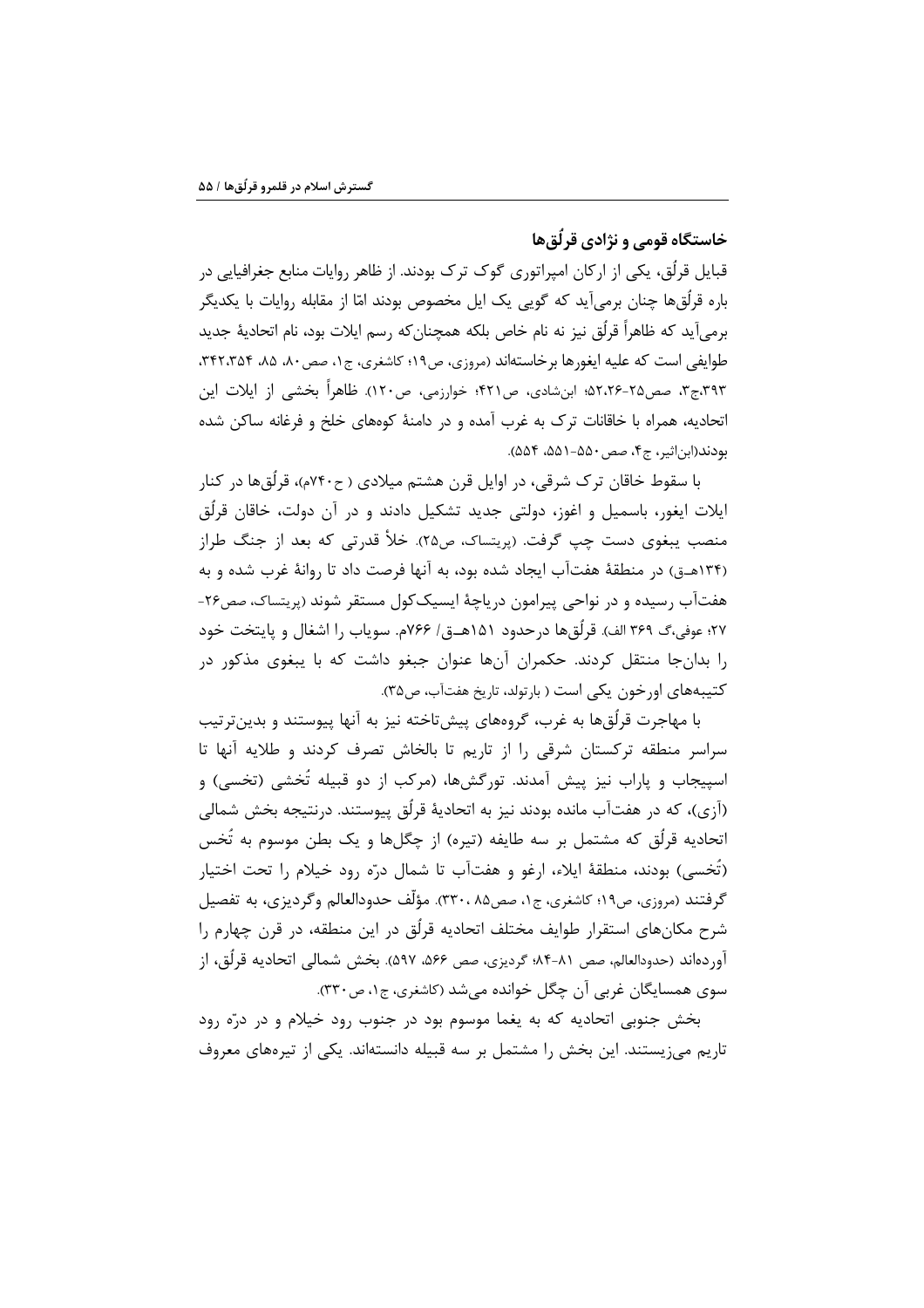يغما موسوم به بُلاق، در اطراف تاريم و كَچا ميزيستند. برخي منابع از اختلاط اين تيره با ایغورها خبر میدهند (حدودالعالم، ص٧٩). تعداد طوایف و تیرههای یغما را تا یکهزار و هفتصد نیز نوشتهاند (همانجا). ظاهراً یکی از این طوایف بغراجها باشند که در اوایل قرن چهارم در جنوب رود تاریم در نزدیکی قلمرو تبّتها می; پستند (سلیمان حشمت، ص۵۸۶).

همراه با اتحادیه قرلُق عناصری از ایلات دیگر به غرب آمده بودند؛ از جمله بخشی از ایلات یباقو که همراه قرلُقها آمده و در کوههای فرغانه مسکن گرفتند (حدودالعالم، ص١١٣؛ كاشغرى، ج٣، ص٢٧). همچنين تعدادى از قبايل قپچاق نيز همراه آنها آمده و در حوضه رود تاريم اسكان يافتند (كاشغرى، ج۱، ص۳۹۴).

اوضاع فرهنگي قلمرو قرِلُقِها قبل از گسترش اسلام

اهمّیّت فرهنگی سرزمین قرلُق@ا در رابطه با تاریخ استپ و ماوراءالنهر فوق|لعاده است. این منطقه که بین ماوراءالنهر با چین و مغولستان قرار داشت، پل ارتباطی آن دو منطقه با ماوراءالنهر بهشمار می رفت. اهالی فرارود همیشه در انجام تجارت متهوّر بودند. تردد تجّار سغدی به چین، موجب شکل گیری و احداث شهرهای بسیاری بر کران راه تجاری، در منطقهٔ هفتآب، گردید (ابنخردادبه، صص۲۸-۲۹، قدامه، صص۲۰۴-۲۰۶؛ مقدسی، ص۲۲۰). جز نام، اطِّلاع دیگری از این شهرها نداریم و تعیین محل بیشتر آنها دشوار است. اما وجود این شهرها حاکی از وجود یک بافت فرهنگی و مدنی در آن منطقه است. اگرچه از زمان بنا، کیفیت، بزرگی و کوچکی این شهرها و روابط آنها با یکدیگر و سیستم اداری ـ سیاسی حاکم بر آنها، چیزی دانسته نیست، سغدیبودن اسامی این شهرها و تصریح محمود کاشغری بر نقش سغدیها در ساخت این شهرها، مبین ماهیت ایرانی (= سغدی) بافت فرهنگ و مدنی رایج در هفتآب است (حدودالعالم، ص۸۴؛ کاشغری، ج۱، صص٣٩٢،٢٩،٣١٧)، كه با توجه به تداوم استفاده از القاب فرمانروايي ايراني نظير دهقان و شاه (گردیزی، ص۵۹۶) در قرون بعد، میتوان استنباط کرد که به عنوان بافت غالب، دوام يافته است. اين بافت فرهنگي، بهتدريج قبايل ترک حاضر در منطقه را تحت<code>تأثير قرار</code> داده و تمدن دور گەای ایجاد کرد که می توان آن را تمدن *سغداقی* نامید.

در حوضهٔ رود تاریم نیز حضور قبایل ایرانی در این منطقه، از هزارهٔ اول ق.م و تردد گستردهٔ تجّار ایرانی در آن منطقه از دو مسیر تجاری فرغانه و بدخشان به سوی چین (حدودالعالم، ص١٢١)، یک بافت فرهنگی ایرانی ایجاد کرده بود که با غلبهٔ ایلات ترک در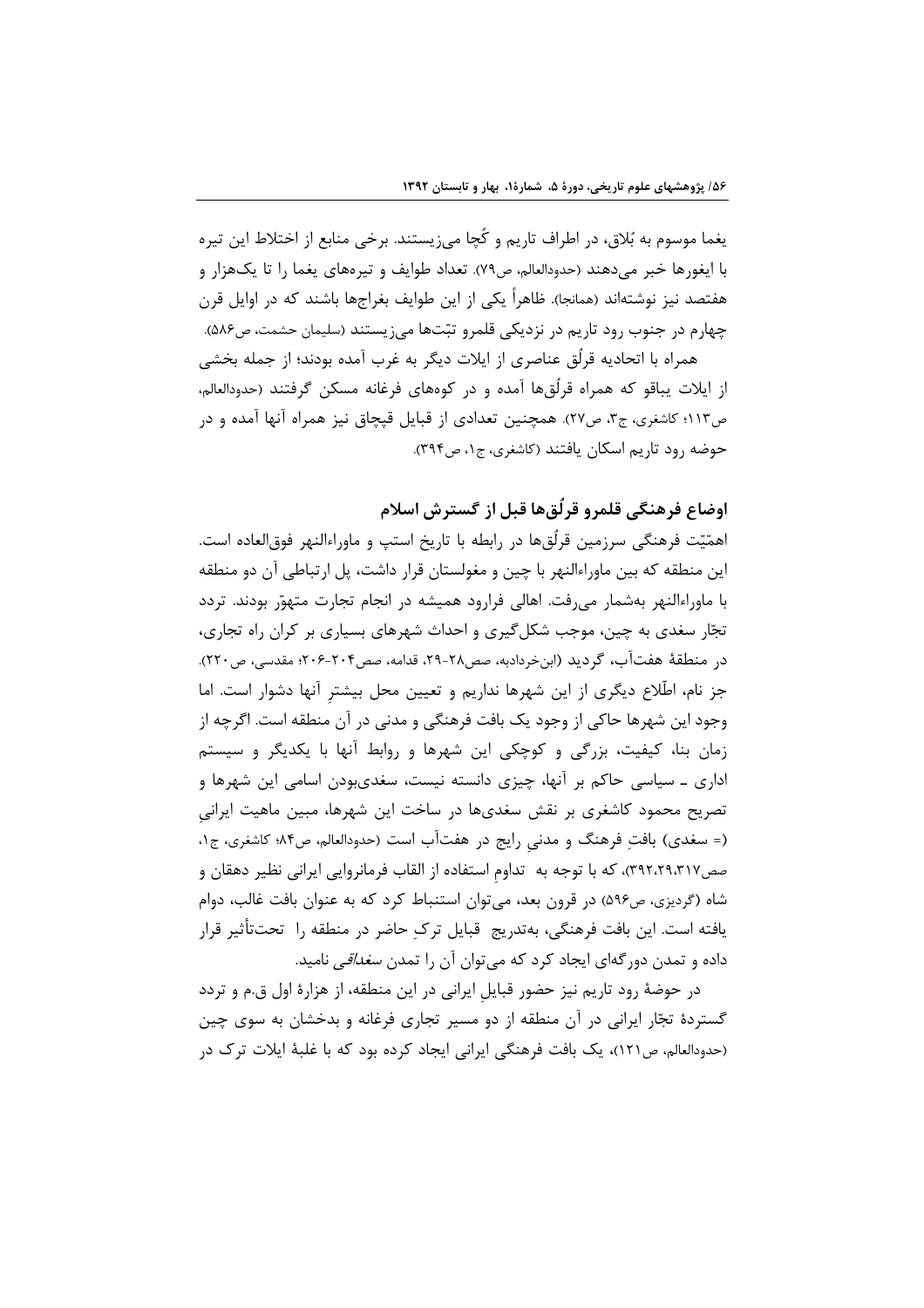منطقه دوام آورده و بهتدریج حالت دور گهای بهخود گرفت که بهعنوان تمدن *کنجاکی* از آن یاد شده است (کاشغری، ج۱، ص۲۹؛ ج۳، ص۸۴). در این منطقه نیز مهاجرنشینان ایرانی (=سغدی) ایستگاههای تجاری متعددی ساخته، با نام سغدی نامگذاری کرده بودند (كاشغري، ج١، صص٤٠، ٣۶۴، ٣٣٩؛ گرديزي، صص٥٣: حدودالعالم، صص٥٢). ذكر نام كرسي اين منطقه، كاشغر، بهعنوان متصرفات ساساني در كتيبه نقش رستم (محمّدجواد مشكور، ج١، ص١٨٧)، نيز مؤيدي ديگر بر غلبهٔ فرهنگ ايراني بر اين ناحيه است. با داوري از روي نام سغدی شهرها، میتوان فهمید که دامنهٔ این نفوذ فرهنگی تا دورترین نواحی ترکستان شر قي، ييش رفته بود (حدود العالم، ص٧٧؛ بارتولد، گزيدهٔ مقالات، ص٤٠).

این بافت مدنی و فرهنگی ایرانی، در قالب مذاهب متمدن مانوی، زردشتی و مسیحی که از فرهنگ بدویان با اندیشههای مذهبی ابتدایی کاملاً متمایز بود (گردیزی، ص٧٧)، متبلور گرديد. هريک از اين مذاهب با جلب گروهي از اين ايلات بدوي به خود توانستند بر اين ايلات تأثير بگذارند (ابودلف، گ٢۴٧ ب- ٢۴٨ الف؛ نرشخي،ص١١٧). با غلبهٔ خاقانات ترک و مهاجرت جمعی از ایلات ترک به این نواحی از قرن ششم میلادی، این بافت فرهنگی بر آنها اثر گذاشته و ضمن آشناساختن آنها با زندگی یک جانشینی، زمینهٔ اختلاط نژادي ميان آنها فراهم شده بود (ابنخردادبه، ص٣١؛ ياقوت، ج٢،ص٣٢).

یس از غلبهٔ قرلُقها بر منطقه، این بافت فرهنگی ــ مدنی آسیب دید زیرا خوی بدوي اين ايلات باعث ويراني برخي شهرهاي منطقه گرديد (حدودالعالم، ص٨٢)، اما تاخت و تازهای مکرر ایغورها و قرقیزها در بخش شرقی و شمالشرقی این قلمرو (حدود العالم، ص٨٣)، به قرِلُقαا فشار آورده و با توجه به خصومت آنها با مسلمانان، در انزوا و محاصره قرار گرفتند و در نتیجه مجبور شدند با ساکنان منطقه، راه سازش پیش گرفته و هرچه بیشتر از آنها تأثیر بپذیرند. این زمینهٔ فرهنگی چنان زندگی قرلّقها را تحتتأثیر قرار داد که برخی از آنها، از زندگی ایلی دست کشیده و به کشاورزی مشغول شدند (حدود العالم، ص٨١). بنابراین، نسبت به دیگر ایلات ترک، آمادگی بیشتری جهت نفوذ فرهنگ اسلام پیدا کردند.

لشکر کشی های نظامی اعراب مسلمان به قلمرو قرلُق ها

## الف– غازيان مسلمان

یکی از شایع ترین راههای گسترش اسلام، اعزام سپاهیان مسلمان و تصرف نواحی مورد نظر است تا در سایهٔ غلبهٔ سیاسی بهتدریج مقدمات گرایش اهالی به اسلام فراهم گردد.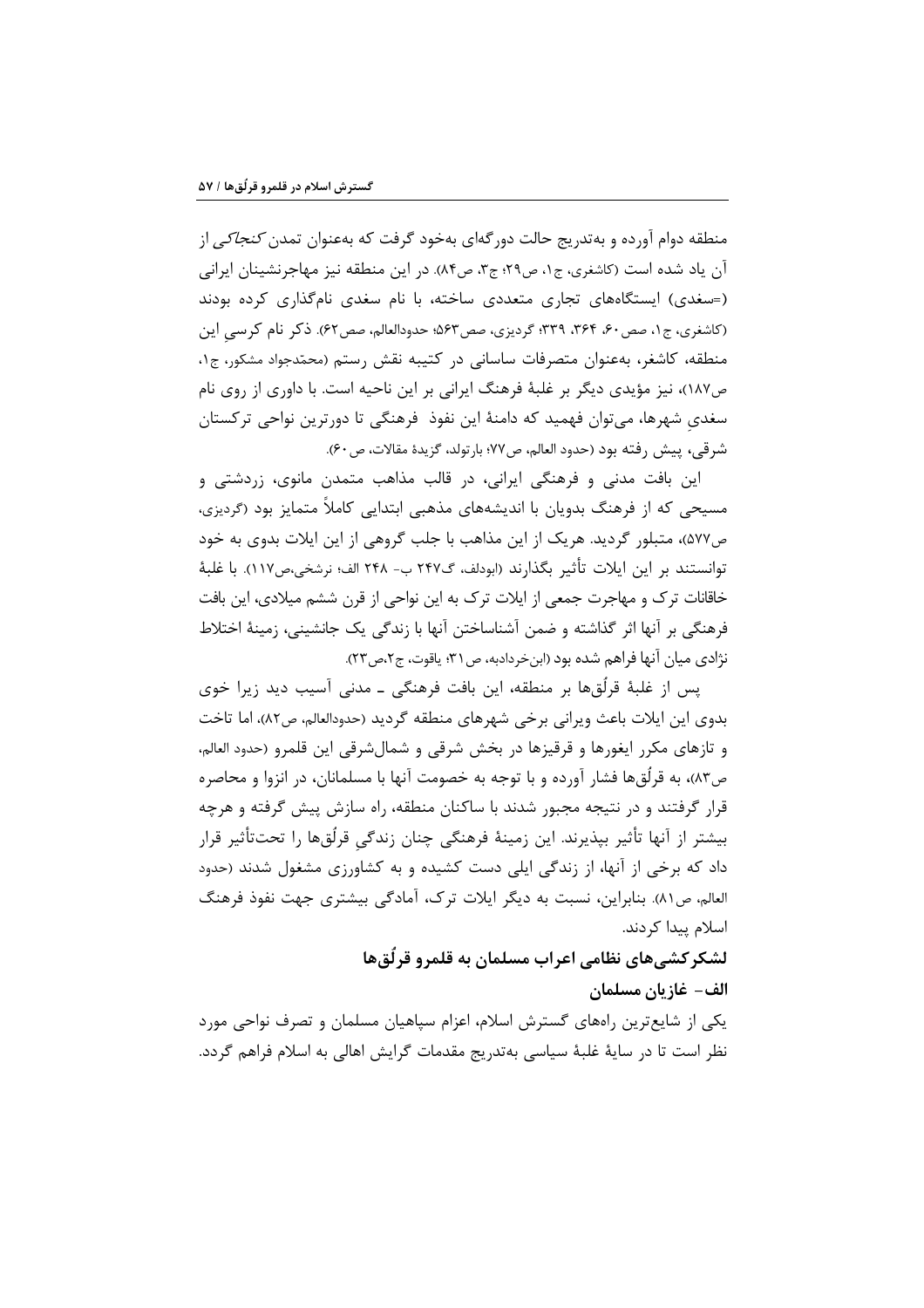بخش اعظم ایران و ماوراءالنهر نیز از این طریق مسلمان شدند لذا طبیعی بود که نخستین روش برای گسترش اسلام در قلمرو قرلُقها، توسل به همین شیوه باشد. نخستین باری که از قرلُقها در منابع خبر میرسد در سال ۱۳۴هـق است که اعراب مسلمان در شرق سیحون و اطراف طراز با سپاه چینی به سرکردگی کائو هسین شیه (kao-hsien-shih) جنگیده و بر آنها غالب آمدند (امامی، صص ٢٥٠-٢٥١، Gibb, p.96). اما با توجه به قتل ابومسلم در سال ۱۳۶هــق و به دنبال آن جنبشهای متوالی که در خراسان و ماوراءالنهر در طول قرن دوم به وقوع پیوست، عملاً پیشروی غازیان در سیحون، متوقف شد. قیام رافع بن لیث، در واپسین سالهای قرن دوم، و پیوستن غازیان به او، به قبایل غیرمسلمان ساکن در مناطق مرزی بهویژه قرلُقها، فرصت داد تا تحتعنوان حمایت از رافع، سياهيان خود را به داخل قلمرو اسلامي اعزام كرده و تا سمرقند تردد كنند (يعقوبي، ج٢، ص٣٠۶). در اين روند، قرِلُق ها توانستند مناطقي از نواحي شرقي قلمرو اسلامي در فرغانه، چاچ و اسپیجاب را در تصرف بگیرند.

با دستیابی مأمون بر خلافت، دفاع از ثغور اسلامی در ماوراءالنهر به خاندان سامانی واگذار شد که به مبارزه با قرلُق@ مشغول شدند (بلاذري، ص۴۱۶؛ بیهقي، ص۶۸). آنها، در طول نیمهٔ اول قرن سوم، به تدريج ايلات قرلُق را عقب رانده و نواحي شرق فرغانه را جزء دارالاسلام ساختند (استخرى، ص٢٤٧). سپس در ٢٢٥هـق، چاچ و اسپيجاب را نيز بازپس گرفتند (سمعاني، ج٣، ص٢٠١). چنان كه ابن خردادبه در نيمهٔ قرن سوم پاسگاههاي مرزى غازيان مسلمان را در پاراب مے داند (ابن خردادبه، ص ٣١).

در نيمهٔ دوم قرن سوم، نصر بن احمد بن اسد ساماني نيز غزوات خود با قرلُقها را بهويژه در هفتآب ادامه داد (استخرى، ص٢٢٩)، اما با روى كارآمدن امير اسماعيل ساماني (حک: ٢٧٩-۲۹۵هـق) اوضاع متحول شد. او در سال ۲۸۰هـ کانون تمرکز قرلّقها را در اطراف رود طراز مورد حمله قرار داد و با شکست سنگین خاقان قرلُق و اسارت خاتون و عدهٔ کثیری از سیاهیان او، طراز را فتح کرد (مسعودی، ج۲، صص۶۰۸-۶۰۹؛ طبری، ج۸، ص۱۶۷). این موفقیت امير ساماني، خاقان قرِلُق را ناچار ساخت تا مركز قلمرو خود را از هفتآب به كاشغر منتقل سازد. تلاش های او برای استرداد اراضی ازدسترفته در ادامهٔ حکومت اسماعیل و ایام حکومت امير احمدبن اسماعيل (حک: ٢٩۵- ٢٠١هـق) نيز ناکام ماند (عريب، ص۴۴؛ ابن جوزي، ج۶، صص۴۳، ٧٧- ٧٨؛ ذهبي، ج١٣، ص٤٨٢؛ ابن عبري، تاريخ مختصر الدول، ص٢١۴).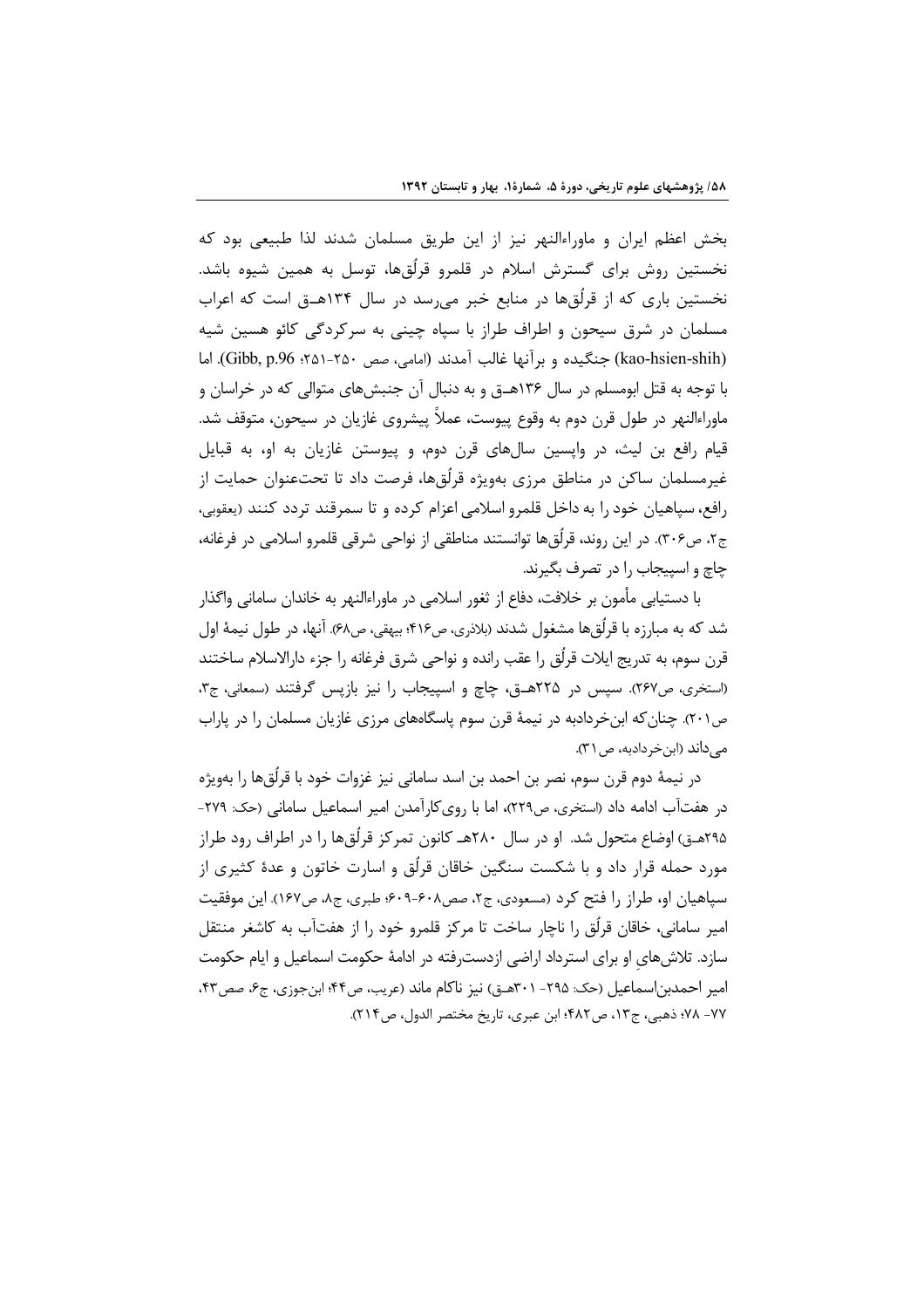از این زمان بهبعد هیچ خبری از منازعات مرزی بین غازیان مسلمان و قرلّقها در منابع درج نشده است. اما چند دهه بعد، از غلبهٔ کفّار بر شهر مسلمانِنشین بلاساغون در کنار رود چو خبر می رسد (نظامالملک، ص ۲۹۰)، این بدان معناست که قلمرو اسلامی تا رود چو گسترش يافته است و البته به علت سكوت منابع، بعيد بتوان اين امر را نتيجة اقدام غازيان دانست. همچنین درخواست خاقان قرلُق از امیر سامانی مبنی برپرداخت خراج بلاساغون نیز مؤید دیگری است که این منطقه را غازیان مسلمان فتح نکردهاند (ابن زبیر، ص۱۴۰). استیلای مسلمانان تا درهٔ رود چو و عقبنشینی خاقان قرلُق به کاشغر، راه را برای اثرگذاری فرهنگی بر قرلُق@ا هموار ساخت.

## مبادلات فرهنگي و صدور اسلام در قلمرو قرِلّق ها

قلمرو قرلُقها، سرشار از مراتع غنی بود که در طول زمان، بسیاری از اقوام دامپرور و اپلیاتی را به خود جلب کرده، و حضور گستردهٔ این ایلات در منطقه و رونق دامپروری، یک بافت ایلی به منطقه داده بود (بارتولد، تاریخ هفتآب، صص١٩، ٢٧- ٣٢، ٣۵، ٥٧).

این زندگی ایلیاتی از چند جهت با گسترش اسلام در تضاد بود: یکی اینکه اساس زندگی ایلی در استپ بر قتل و غارت استوار بود که با اصول اساسی تعالیم اسلام مبنی بر نهي از اين رفتارها، در تعارض بود (ياقوت حموي، ج٢، ص٢۴). دوم توان رزمي فوق|لعاده این ایلات که مانعی اساسی برای پیشروی غازیان مسلمان بود. سوم، کمبود فضای مسکونی شهری بود که امکان پیشروی غازیان مسلمان را سدّ کرده بود. چهارم اینکه در زندگی ایلی معمولاً تصمیم اصلی را رؤسا و خوانین میگرفتند و با توجه به اینکه، آنها در صورت پذیرش اسلام موقعیت خود را از دست میدادند، از این قضیه طفره میرفتند.

اگر چه این قرلُقها، راه پیشروی سیاه اسلام را سد کرده بودند، اما مذهب و تفکر بدوی آنها، در قیاس با فرهنگ متعالی اسلام، در مراتب بسیار پایینتری قرار داشت. بنا براین، راه مبادلات فرهنگی باقیمانده و صدور اسلام از این طریق آغاز شد. الف- مراودات سياسي

یکی از معمول ترین روشهای اثر گذاری فرهنگی در قلمرو قرلُقها، مراودات سیاسی بین آنها و حکمرانان مسلمان بود. متأسفانه اطلاع زیادی در خصوص کموکیف تردد سفیران فیمابین آنها در دست نیست. دعوت ایلات بیابانگرد به پذیرش اسلام مطابق عرف اسلامي هميشه معمول بوده و خلفاي اموي نيز انجام مي دادند (ياقوت حموي، ج٢، ص٢۴).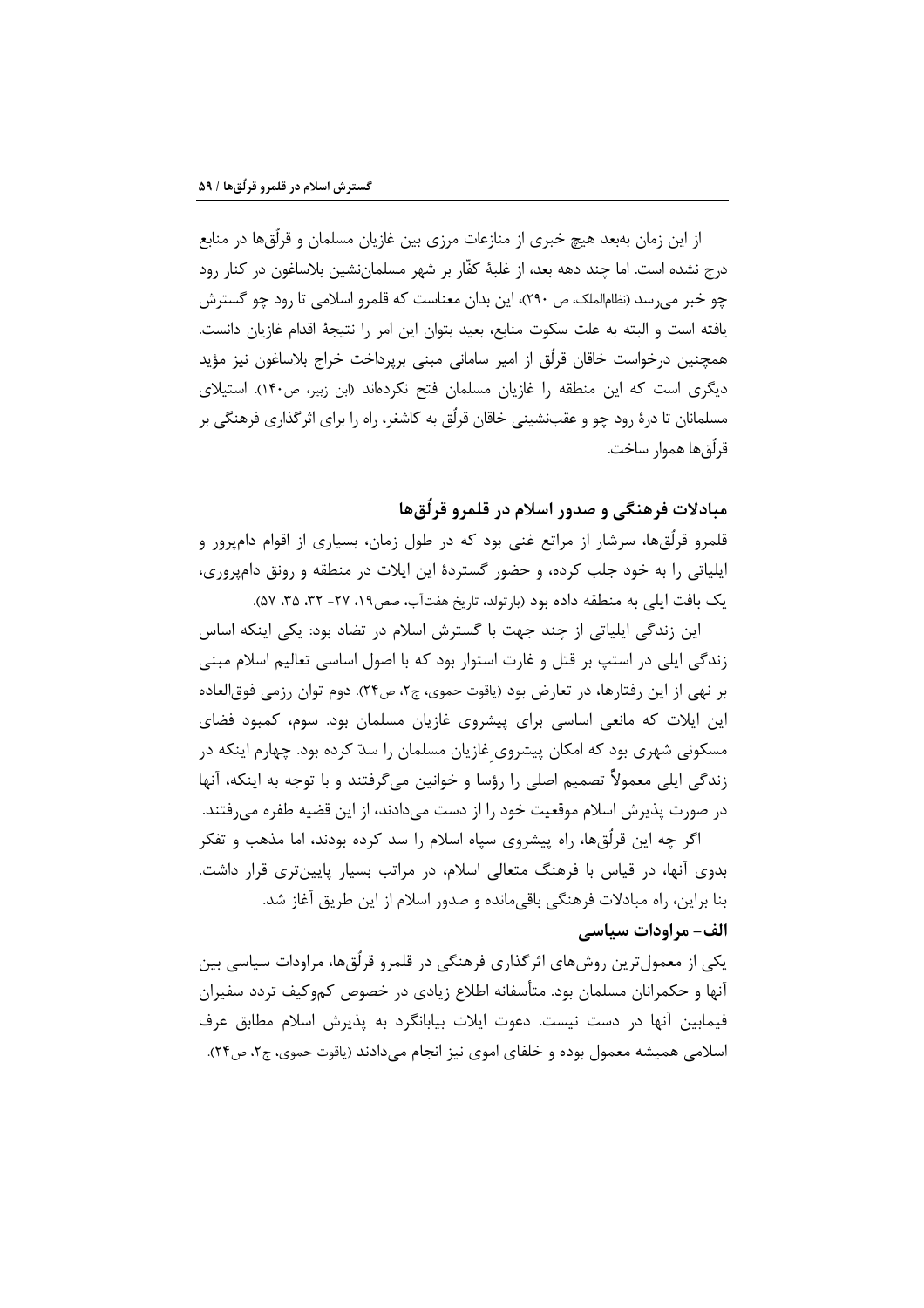در عهد مهدی خلیفه عباسی، نیز سفیری نزد قرلّقها اعزام شد. اهمیت این مذاکرات و تأثیر آن در امنیت ثغور اسلامی چنان بود که آن را به عنوان مسلمانشدن جبغوي قرِلُق ذكر كردهاند (يعقوبي، ج٢، ص٣٠۶). هارونالرشيد (حک:١٧٠-١٩٣هـق)، نيز با احساس خطر از پناهندهشدن یحیی بن عبدالله علوی به خان قرلُق، سفیری نزد وی فرستاد و خواست تا از حمایت یحیی دست بردارد (حسنی، صص۵۶-۵۷). رافع بن لیث (۱۹۰-۱۹۴هـق) نیز در جریان قیام علیه هارونالرشید، از قرلُقها پاری طلبید، و سپاه خلیفه که سرکوبی قیام او را منوط به قطع پاری قرلُقها از وی میدانستند، به مذاکره و گفتگو با قرلُقها پرداخته و درخواست کردند تا از حمایت رافع دست بردارند (بعقوبی، ج۲، ص ٣٠۵؛ ابن اثير، ج۶، ص٢٢٥).

به تصریح جمال قرشی، امیران سامانی نیز پس از فتح اسپیجاب به مذاکره با قرلُقها روی آورده و هیئتهای سفارت از هر دو سوی روان بود (جمال قرشی، ص۱۱۹۴). امپراسماعیل سامانی در جریان فتح طراز به صورت موقت این روابط دوستانه را قطع کرد. اما از آن پس، دوباره طرفین به تعامل مسالمتآمیز روی آوردند ( جمال قرشی، ص ۱۱۹۴) گزارشی از ابناثیر حاکی از آن است که دربار سامانی، رؤسای ایلات ترک مجاور مرزهای خود را که خاقان قرلُق هم یکی از آنهاست تحتفشار قرار داد تا برخی از فرزندان خود را به عنوان گروگان، به بخارا اعزام دارند ( ابن اثیر، ج۸، ص۴۱۵). بدیهی است که اقامت این گروگانها در قلم, و اسلامے ،، بایستے ، تأثیر عمیقے ، بر آنها داشته باشد. همچنین در اوج قدرت امیرنصر ( حک: ٣٣٠-٣٣١ هـ ق)، هيئت سفارتي از تركستان شرقي به بخارا آمده و تقاضاي يرداخت خراج عقبافتادهٔ ۲۷ سال گذشته را داشت<sup>(۳)</sup> (ابن زبیر، ص۱۴۰). امیر نصر با جلالی شاهانه از آنها استقبال کرد و از این طریق چنان آنها را تحتتأثیر قرار داد که برخی مورخان، آن را دلیل اصلي مسلمانشدن خان قرلُق دانستهاند ( ابنزبیر، ص١۵٠).

علاوه بر این، قرلُقها، پس از شکست از سیاه اسلام، پرداخت خراج را متعهد شدند (مقدسی، ص۲۲۰) طبیعی است که در موسم دریافت خراج، عدهای از محاسبان، دبیران و سپاهیان مسلمان برای دریافت آن به میان قرلُقها رفته باشند و یا بالعکس، عدهای از افراد قرلُق برای تحویل خراج پذیرفته شده، به قلمرو اسلامی بیایند. این قضیه نیز یکی دیگر از دریچههای تماس بین قرلُقها و مسلمانان بود.

عامل دیگری که به انتشار تعالیم اسلامی کمک کرد، پناهندهشدن افراد مسلمان به قلمرو قرلُق بود که در اثر اختلاف با حکمرانان مسلمان تحتتعقیب قرار می5رفتند.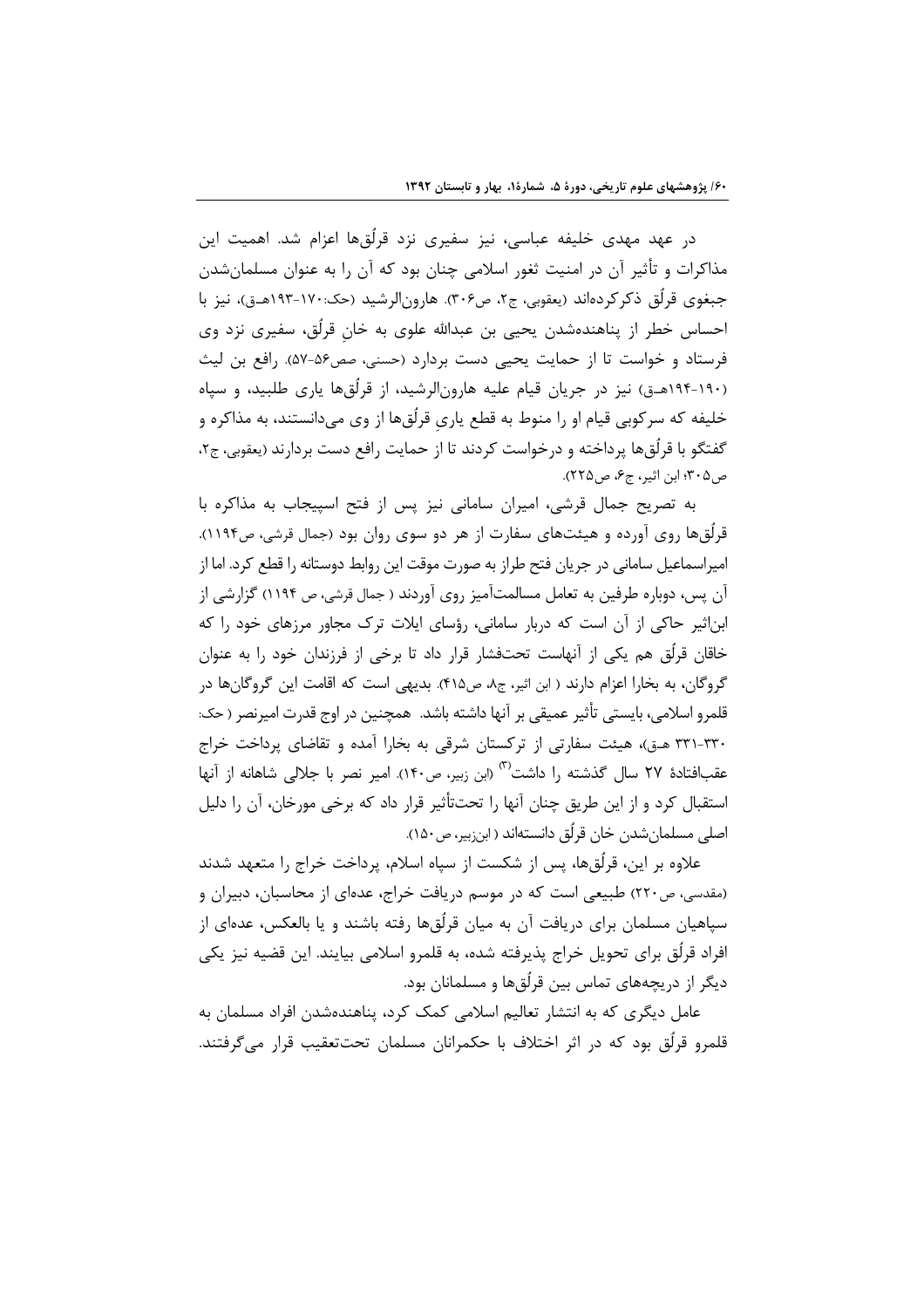حضور درازمدت این افراد، نیز یکی دیگر از دریچههای آشنایی قرلُقها با تعالیم اسلامی بود.

در جریان قیام اسحاق بن احمد در ۳۰۱ هـ ق علیه امیر نصربن احمد ( حک: ۳۰۱- ۳۳۱ هــق)، فرزندش الياسLبن|سحاق نيز به حمايت از پدر برخاست. حمويةبن على سپهسالار سامانی، در سال ۳۰۱ توانست این شورش را مغلوب و سلطهٔ امیر سامانی را تا اقصی حدود قلمرو شرقی سامانی گسترش دهد (طبری، ج۸، صص۲۵۵-۲۵۶؛ نرشخی، ص۱۳۰). با شکست و اسارت اسحق (سمعانی، ج۳، ص۲۰۱)، الیاس به کاشغر گریخت. خان قرلُق، سعی داشت تا با حمایت از وی و برتختنشاندن او از فشار غازیان مسلمان بر مرزهای خود بكاهد. اما در نتيجه مقاومت غازيان و امير ساماني، الياس و خان قرلق از ادامه اين تلاش دست برداشتند (ابن اثیر، ج٨، صص١٣٢، ٨٠- ١٣۴). با داوري از روي گفتههاي جمال قرشي، الیاس از این پس به زندگی صوفیانه روی آورد و از خاقان قرلّق خواست تا در منطقهٔ ارتوج (مرکز تجمع کاروانهای تجاری) قطعهزمینی به اندازهٔ یک پوست به او بدهند تا در آن فقط عبادت كند. حقارت اين درخواست، با شگفت;ده نمودن همهٔ اطرافيان خان، تأثیر عجیبی بر آنها گذاشت. او سپس در ارتوج ساکن شده و در هنگام لزوم هدایایی از كاروانها براي خان تهيه مي كرد تا بهتدريج توجه خان و اطرافيان را به كالاهاي برگزيدهٔ بازرگانان جلب کرد (جمال قرشی، صص۱۱۹۴–۱۱۹۵). به نظر می رسد که اقامت طولانی وی در منطقه، او را به فراگیری زبان ترکی واداشته باشد. چنان که در هنگام دیدار اعضاء خاندان حکومتی از کاروانها برای انتخاب و خرید کالاهای مناسب، او خود را به آنها نزدیک نموده و با خوشرویی به گفتگو با آنها میپرداخت. ظاهراً آشنایی او به زبان ترکی او را بهعنوان مترجم بین قرلُقها و بازرگانان درآورده بود، چنان که پرسشهای آنها راجع به بازرگانان و حرکات مذهبی شان را پاسخ می داد. از آنجا که این کار را پنهانی انجام می داد پس بایستی خود به زبان ترکی مسلط بوده باشد. بنابراین، فقط او می دانست که چه کسانی بهصورت پنهانی مسلمان شدهاند، درنتیجه عملاً نقش رهبری و حلقهٔ ارتباطی بین این افراد را داشت. لذا نقش او در آموزش تعالیم مذهبی به قرلّقها و سپس هماهنگ نمودن آنها با یکدیگر چنان نقش کلیدیای به وی داده است که در روایات موجود بهعنوان تنها عامل اسلام قرلُقها، از او ياد شده است ( تذكرهٔ بغراخاني، ص٩۴).

به تصریح مورخان، یکی از علمای دهریمذهب، برای فرار از نظارت حکومت سامانی، به قلمروی قرلقها گریخت. او خود را به دربار خان رسانده و او را به حمله علیه بلاساغون و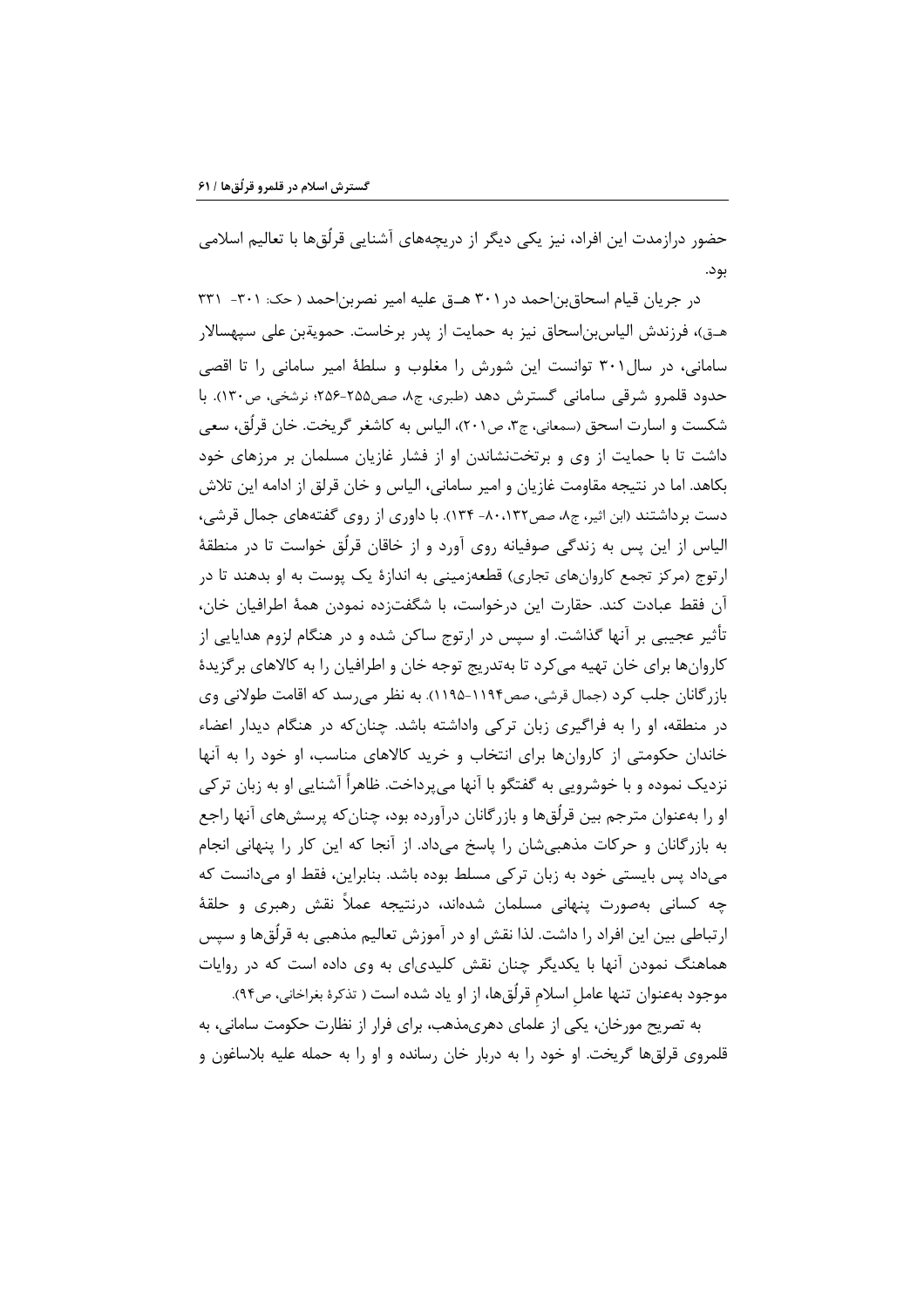هفتاًب تحریک نمود (ابن زبیر، ص۱۴۰). یکی از خلیفهزادگان عباسی موسوم به ابومحمد عبدالله بن عثمان الواثقي نيز به ماوراءالنهر رفته و مي خواست حمايت امير ساماني را جلب و به بغداد لشکر کشی نماید امّا وقتی پاسخ مساعد دریافت نکرد، به قلمرو قرلُق@ا، نزد بغراخان هارون، حكمران قرلُق@ا رفت (ثعالبي، ج۴، ص١٩٢؛ ابن فوطي، ج٢، ص٥۶۴). حضور او از يكسو به نهادینهشدن تعالیم اسلامی در نزد قرلقها و از دیگرسو به تشدید مخالفت بغراخان با سامانیان کمک کړد.

ب- تجار ت

پراکندگی جغرافیایی قرلُق ها از تاریم تا بالخاش آنها را بر کران رامهای تجاری ایران و هند به چین قرار داده بود. با توجه به تردد تجار مسلمان در این منطقه و ضرورت اقامت آنها در مراکز تجاری و لزوم تعامل با اهالی جهت فروش محصولات خود، که به تبادل فرهنگی میان آنها منجر می شد، بایستی این امر نقش عظیمی در تبیین، تبلیغ و گسترش تعالیم اسلامی در آن منطقه داشته باشد. بنابراین نفوذ صلحآمیز فرهنگ اسلامی بهوسیلهٔ روابط تجاری، نسبت به موفَّقیّت سربازان مسلمان، نقش بسیار مهمّی را در سرنوشت قرلُقها ابفا کړ د.

براساس منابع اسلامی، دو شاهراه عمدهٔ تجاری بین آسیای غربی و هند با چین، از قلمرو قرلُق@ا مي گذشت؛ يكي جادهاي كه از سمرقند به چاچ و از طريق هفتآب( و از دو سوی دریاچه ایسیک کول) بهسوی چین می رفت (گردیزی، صص ۵۹۵- ۵۹۷) و دیگر راه تجاری عمدهای که از بلخ و بدخشان به کاشغر در حوزهٔ رود تاریم وارد شده و محل تردد کاروانهای زیادی از تاجران آسیای غربی و هند بهسوی چین (یا بالعکس) بود (حدودالعالم، ص١٠۵). این هردو راه در شرق ترکستان بههم پیوسته و به چین میرفت.

همچنین یک کانون تجاری دیگر فرغانه بود که با یک راه از طریق هفتآب به برسخان در شرق ایسیککول می رسید و یک راه نیز به کاشغر می رفت (مقدسی، ص ۲۶۵). در نتیجه، بازرگانان فراوانی از نقاط مختلف جهان در این منطقه تردد می کردند. این تجّار ضمن انتقال کالاهای تجاری چین به آسیای غربی (و بالعکس) به تبادل کالاهای خود با ایلات قرلُق و دیگر ایلات اوراسیا می پرداختند؛ برای این کار نیز در اردوگاههای تجاری در قلمروی قرلُق اقامت میکردند. کثرت تردد تجار در این منطقه چنان بود که در شهر کوچک شلجی در اطراف طراز، جدای از تجار نواحی مختلف، فقط دمهزار تاجر اهل اسيهان در آن زندگي مي كردند (مقدسي، ص٢٢٠؛ ياقوت، ج٣، ص٣۵٨). بلاساغون نيز \_يک مركز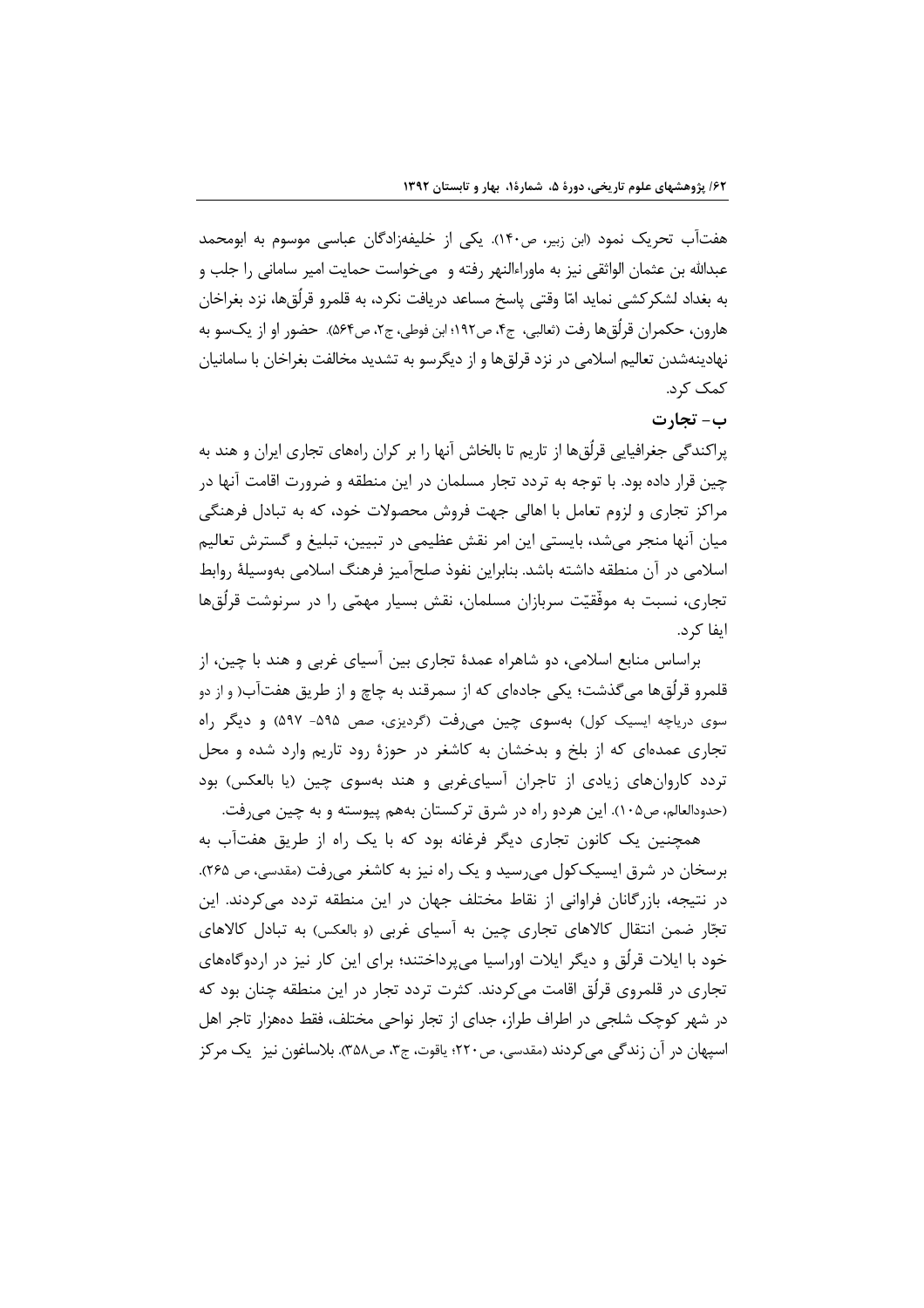تجاری عمده و محل تجمع بازرگانان مختلف از همهجای جهان به حساب میآمد ( حدودالعالم، ص١١٧) تمام شهرهاي واقع بر سر راههاي مذكور محل گردآمدن بازرگانان مختلف بود. تردد تجار و انتقال کالاهای متنوع (نظیر جامههای دیبا و شیرینی های شکری و جز آن) به این سرزمین، که تا آن زمان ندیده و نچشیده بودند، بهتدریج باعث شد تا این ایلات «بدان خو گرفتند و مأنوس شدند». (جمال قرشی، ص۱۱۹۴) برخی از سران این کاروانها برای آنکه شرایط مناسبتری برای مبادلات خود فراهم آورند، بخشي از كالاهاي گزيدهٔ خود را بهصورت هديه به خاندان حاكمه تقديم مي¢ردند. در تداوم اين روند، اعضاي خاندان حاكمه قرلُق نيز به اين كالاها خو گرفته و با نزديکشدن به کاروانها می کوشيدند تا بهترين کالاهای آنها را خريداری نمايند (جمال قرشی، ص١١٩۵). مشاهدهٔ فعالیتهای مذهبی تجار مسلمان بهویژه بانگ اذان و در پی آن نماز (البته نماز جماعت) پرسشهای فراوانی را در اذهان این مردم ایجاد نمود و در پاسخ به پرسش راجع به این فعالیتهای مذهبی، شرحی از آداب و احکام اسلامی را میشنیدند (جمال قرشی، ص ۱۹۵ ۱).

از طرف دیگر استقرارغازیان در رباطهای مرزی، به ایجاد برخی مراودات در بین آنها منجر میشد. نقش این قشر، بهویژه پس از مسلمانشدن خان قرلّقها، نمایان شد. چرا که بعد از مسلمانشدن ستق بغراخان، گروهی از همین غازیان به پاری وی شتافته و بعد از غلبه بر آتباش، او را حمایت کردند تا خان بزرگ قرلُق را از میان برده و ضمن غلبه بر كاشغر دين اسلام را رسميت بخشد (جمال قرشي، ص١١٩۵). از آن پس، گروهي از غازیان مسلمان، در رباطهای منطقه، مستقر گردیده و به مقابله با ایلات غیر مسلمان شمالي و شرقي پرداختند (مقدسي، ص٢٢٠). حضور مداوم اين غازيان در قلمرو قرلُقِها هم به نهادینهشدن تعالیم اسلامی در آن منطقه کمک کرد.

#### ج–مبلغان مذهبي

با توجه به علاقهای که مسلمانان به صدور اسلام در میان غیرمسلمانان داشتند و فضایلی که برای این کار برشمردهاند ( تذکره بغراخانی، ص۹۳-۹۴)، طبیعی است که برخی از عالمان مسلمان تلاش کنند که عدهای را به اسلام دعوت کنند. با داوری از روی روايتي از الحاكم نيشابوري كه سمعاني (ج۵، ص۸۹)، آن را حفظ كرده مي توان استنباط کرد که این مبلغان در قلمروی قرلقها نیز فعّال بودهاند. بر اساس این روایت، یکی از علمای مسلمان به نام ابوالحسن محمدبنسفیانبنمحمدالکلماتی، از ۳۴۳هـق به دربار قراخانیان<sup>(۲)</sup> پیوسته و در حدود ۳۵۰هـق درگذشته است. بارتولد و به تَبع وی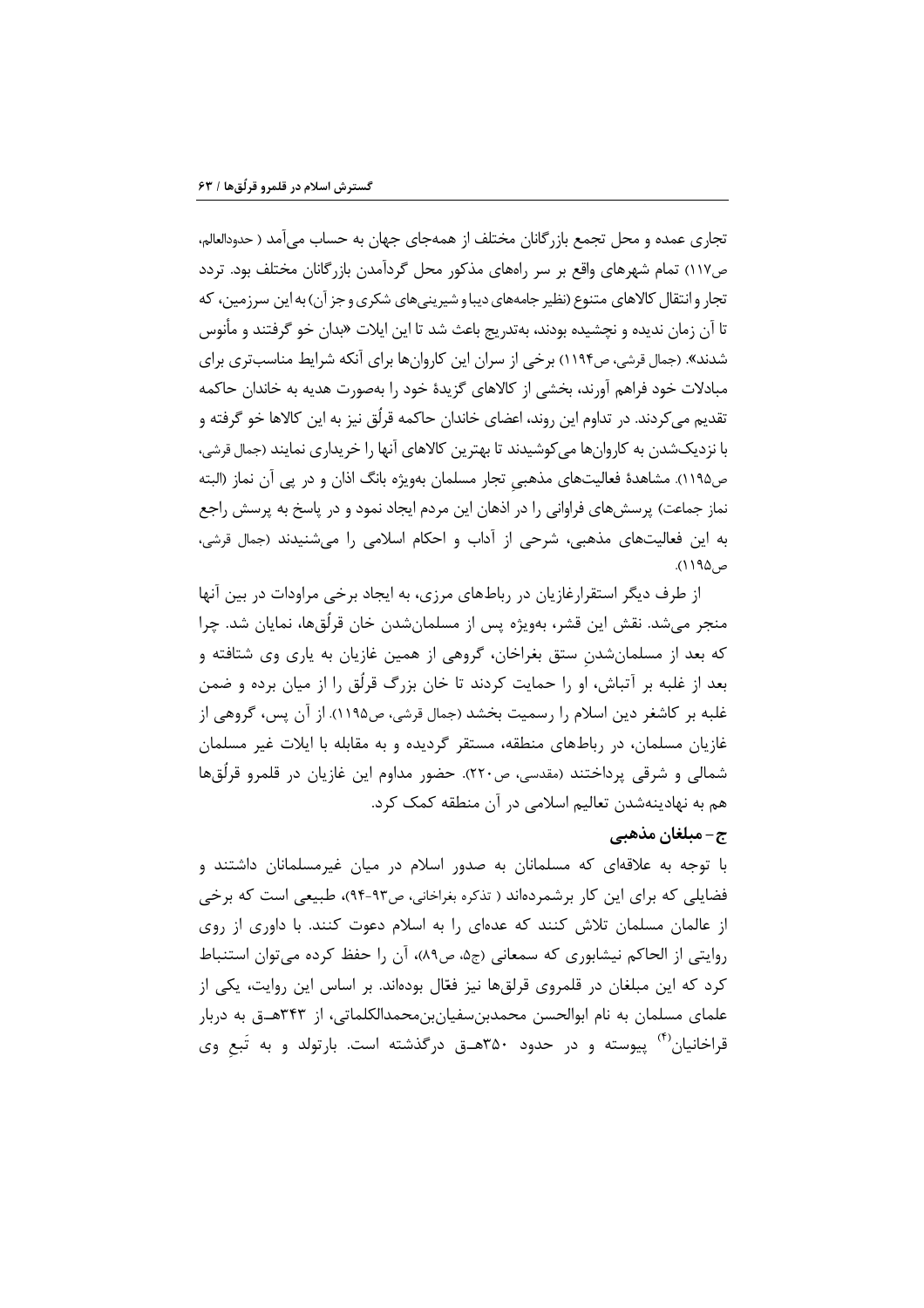پژوهشگران جدید، بخشی از فرایند اسلامپذیری قراخانیان را به فعالیتهای این شخص نسبت دادهاند (بارتولد، ترکستانِنامه، ج۱، ص۵۴۴- ۵۴۵؛ ریچارد فرای، بخارا دستاورد قرون وسطی، ص ١۶۵؛ همو، سامانيان، ص١٣۵؛ باسورث، ص١٢٤؛ "v.3, Bosworth.E.C "Ilek - Khans, pp.1113–1117). در تذکره بغراخانی نیز ابونصر سامانی بهعنوان مبلّغی مذهبی نمایانده شده که در عالم رؤیا از حضرت رسول(ص) دستور گرفت تا برای تبلیغ اسلام در میان قرلقها به کاشغر برود. او در کسوت بازرگانان به آن منطقه رفت و ۷ سال به تبلیغ در آن ناحیه پرداخت و در ۳۵۰ هــق درگذشت ( تذکره بغراخانی، صص۸۶- ۹۱). با توجه به مشابهت زیاد دو روایت و تقارن زمان حضور، فعالیت و مرگ هر دو (از ۳۴۳ تا ۳۵۰ هـق) میتوان تصور کرد که بخشی از آنچه که به نام ابونصر سامانی ثبت شده، بازتابی از فعالیتهای کلماتی و تأثیر او در اسلامپذیری قرلقها باشد. علاوه بر این ابن;بیر هم از حضور یک عالم دهریمذهب در قلمرو قرلق قبل از ۳۲۷ خبر می۵هد و بخشی از فرآیند آشنایی قرلقها با اسلام را به نحوی می توان نتيجهٔ فعاليت او دانست ( ابن زبير، ص١۴٠).

### د- مهاجرت سادات علوي به قلمرو قرلّقها

بحث دربارهٔ علل و چگونگی مهاجرت سادات به نواحی شرقی قلمرو اسلامی خارج از حوصلهٔ بحث حاضر است؛ فقط اشاره میکند که بر اساس روایت شرفالزمان مروزی، در اواخر دورهٔ اموی گروههایی از سادات بهصورت فردی و جمعی به قلمرو قرلّقها مهاجرت کردند (مروزی، ص۵). با تشدید آزار سادات از سوی عباسیان، به ویژه از زمان منصور (حک: ۱۵۹-۱۳۷هـق) بهبعد، روند مهاجرت سادات به نواحی دوردست افزایش یافت (يعقوبي، ج٢، صص٢٨٣-٢٨۶). از جملهٔ اين سادات، يحيى بن عبدالله است كه پس از واقعهٔ فخّ (۱۶۹) به میان قبایل قرلُق<sup>(۵)</sup> رفته است (حسنی، ص۵۶). تعالی اندیشههای مذهبی این سادات نسبت به عقاید شمنیستی ترکان، باعث تمایل و جذب آنها به تشیع و در نتیجه حمايت از آنها گرديد. چنان كه يحيى در طول دوسالونيم اقامت خود، توانست خان قرلق را كه به او پناه داده بود، براي پذيرش اسلام آماده نمايد (حسني، ص۵۷) و البته اگر بتوان به روایت ابودلف خزرجی اعتماد کرد، او موفق شده بود تا تعداد قابلتوجهی از قرلُقها را به مذهب زیدی درآورد (ابودلف، گ۲۴۷ب). به دلایلی که بر ما معلوم نیست یحیی از ادامهٔ کار خود منصرف و به سرزمین دیلم پناه برد. البته راهی که او بازگشوده بود هیچگاه بسته نشد و از آن پس تعداد زیادی از سادات روانهٔ ماوراءالنهر شدند و در شهرهای مختلف خراسان و ماوراءالنهر بهویژه در بخش شرقی آن یعنی فرغانه که در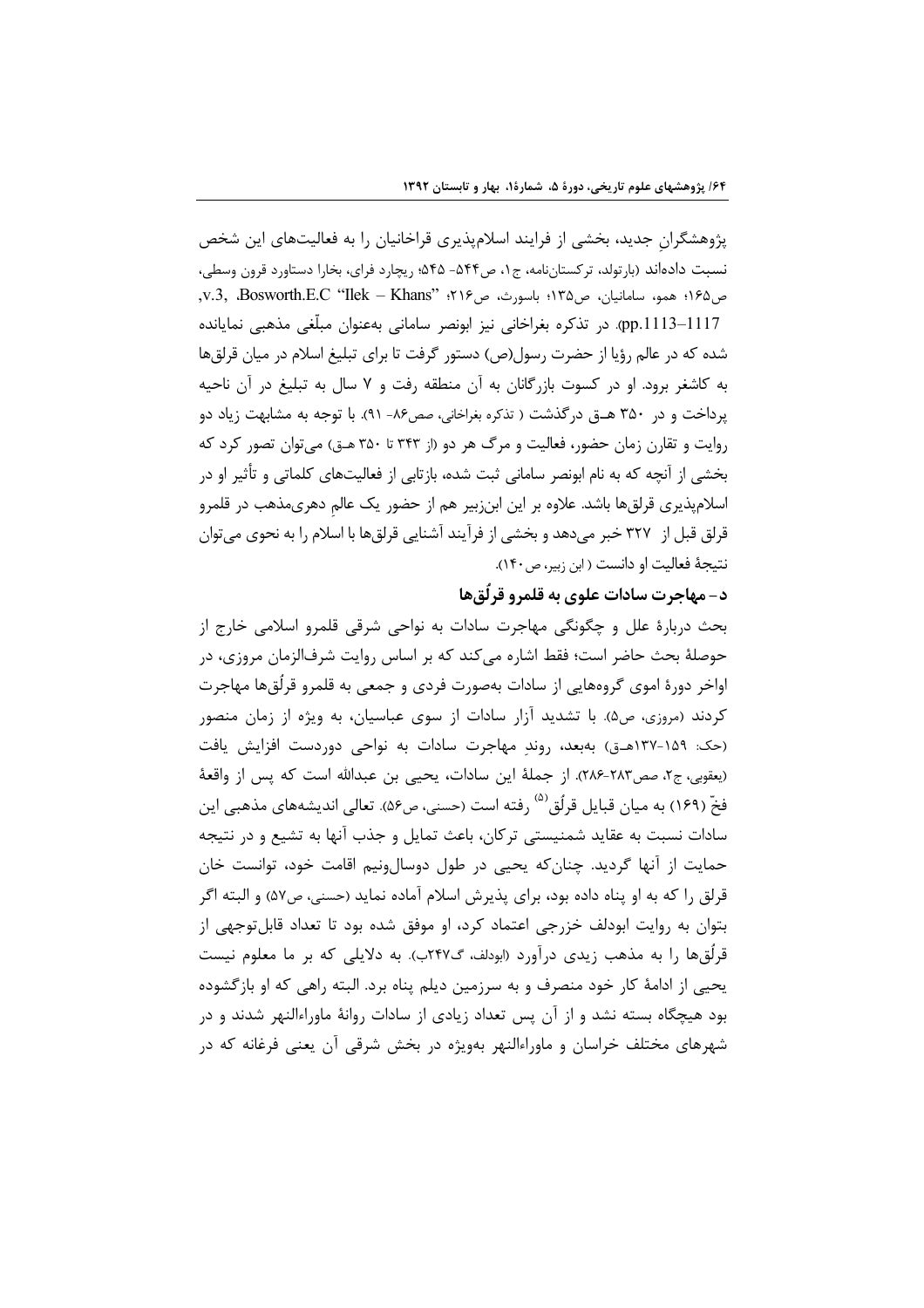مجاورت مستقیم ایلات بیابانگرد واقع بود، مستقر گردیدند. چنان که آن منطقه بهعنوان یکی از مراکز تجمع سادات درآمد و در دورههای بعد در قلمرو قرلُقها همچنان متنفذ و محترم ماندند (رحمتی، صص۱۵– ۹۷)

## شيعيان و نفوذ اسلام در قلمرو قرلُق ها

یکی از نحلههای مذهبی اسلام، شیعیان بودند که با نگرش خاصّ خود به زعامت جامعه اسلامي در تقابل با خلفاء قرار گرفته و مورد تعقيب آنها واقع و به نواحي دوردست مرزي گريختند. شرق ماوراءالنهر نيز مطمح نظر اين شيعيان قرار گرفت. آنها با استقرار در اين منطقه، ضمن ایمنماندن از تعرض عمّال خلیفه، مکانی برای گسترش عقاید خود از طريق غزا يا تبليغ در ميان ايلات غيرمسلمان قرلُق بهدست آوردند. از آنجاكه قرلُقها مخالفان خليفه را در قلمرو خود پناه مىدادند، شيعيان نيز توانستند بهعنوان يک جريان مسلمان و مخالف خلیفه در میان قرلُق&ا تردد داشته باشند. بارزترین جلوه حضور و فعالیت شیعیان در قلمرو قرلُق ٍ مربوط به حضور یحیی بنعبدالله در آن منطقه است که با ۱۷۰ نفر از شیعیان، به آنجا رفته بود ( حسنی، ص ۵۶).

گرایش بغراجها به مذهب زیدی (یاقوت، ج۵، صص۴۴۱-۴۴۲)، احترام به سادات علوی در قلمرو قرِلُق&ا (رحمتي، صص٩٥-٩٧)، گسترش تشيع در نواحي شرقي ماوراءالنهر و اقتدار آن به ویژه در ایلاق و فرغانه (ابن بابویه، ج۱، صص۲– ۳)، فعالیت گستردهٔ اسماعیلیان در نواحی شرقی (بغدادی، صص١٧۵ - ١٧۶؛ نسفي، صص۴۸، ۸۷، ۵۳۳؛ ابنفوطي، ج۲، ص٣٩٨)، استفاده خوانين قرلق در سالهای بعد از نام امامان شیعه برای نامگذاری فرزندان خود (davidovich, p.121)، و همچنین بیتوجهی خوانین قرلق به خلافت عباسی حتی پس از غلبه بر ماوراءالنهر (صابی، صص٢٢٠-۴٢۴؛ بارتولد، تركستان نامه، ج١، ص٧٧%؛ Lane Pool, v.2, p.120)، مي تواند مؤيد نفوذ و تأثير قابل توجه شيعيان در گسترش اسلام در ميان قرلق ها باشد.

## روند گسترش و رسمیت اسلام در قلمرو قرلُق ها

با توجه به آنچه گفته شد، نحوهٔ تأثیرپذیری قرلقها از مسلمانان ماوراءالنهر، معلوم گشت اما هنوز دو پرسش اساسی باقی مانده است و آن اینکه قرلُقها دقیقاً در چه زمانی مسلمان شدند؟ و دیگر اینکه روند گرایش قرلقها به دین اسلام و رسمیت این دین در قلمرو قرلق چگونه بود؟ اطلاعات و اخبار مربوط به زمان و چگونگی رسمیت اسلام در میان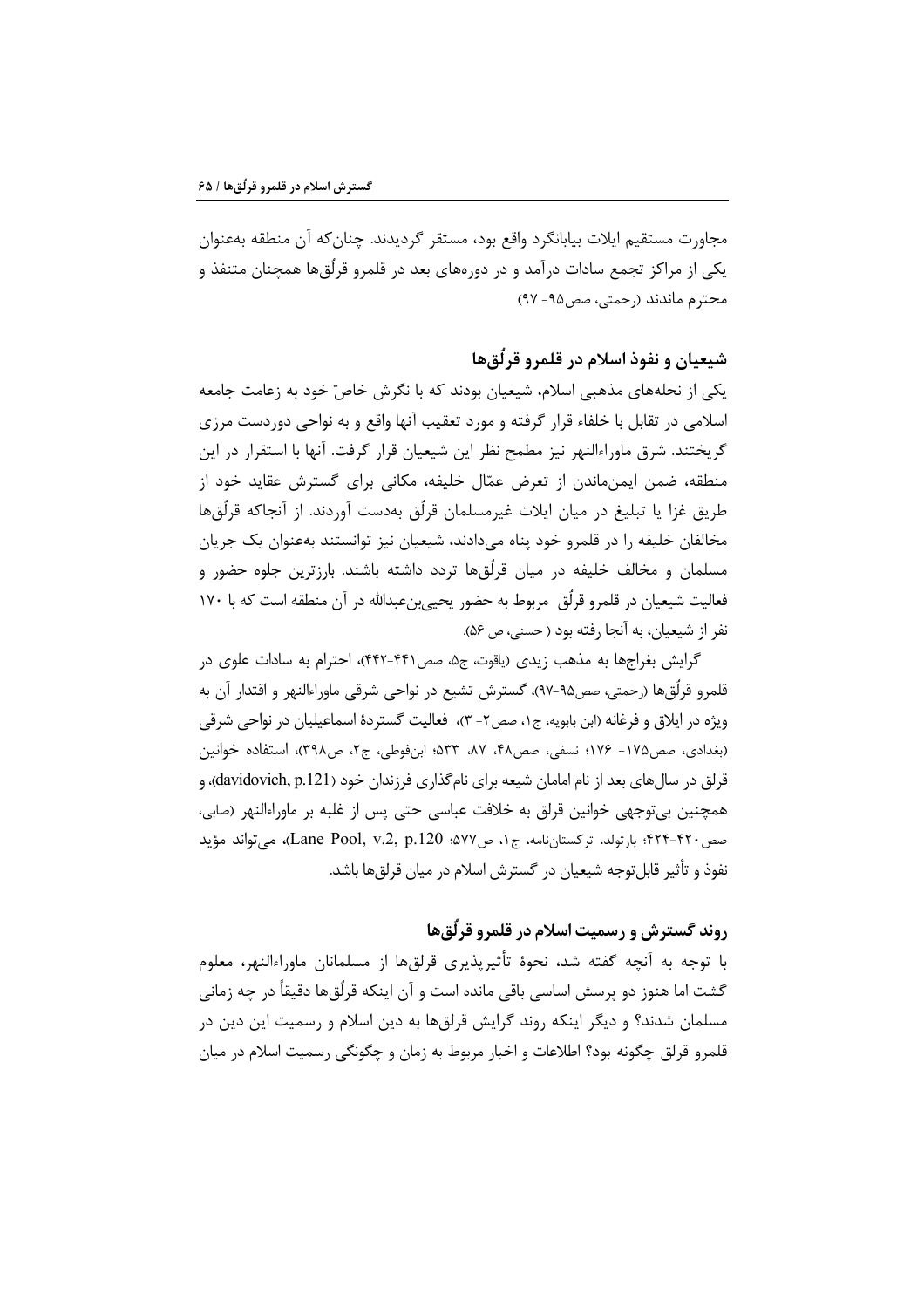قرلقها متنوع، مبهم و گاهي متناقض است. در حالي كه ابنزبير آغاز اسلامپذيري قرلقها را بعد از بازگشتِ سفیران خان از بخارا در ۳۲۷هــق میداند (ابنزبیر، ص۱۵۰)، منابع تاریخ بغداد اين قضيه را به آخرين سال حكومت امير عبدالملكبننوح (٣۴٩ هـق)، نسبت دادهاند (ابن مسکویه، ج۳، ص ۱۸۱؛ ابناثیر، ج۸، ص۳۲۵؛ ابن عبری، تاریخالزمان، ص ۶۱). برخی پژوهشگران به خطا اسلام ندیری قرلُق ها را قبل از ۳۰۸ هـ ق دانستهاند (اشپولر، ج۱، ص۱۵۱؛ v.6, p.253 , "Pritsak "Kara \_ Hanlilar"). بر اساس منابع موجود، تنها مورخی که شرح کامل تری از چگونگي مسلمانِشدن قرلُق@ا آورده، ابوالفتوح عبدالغافر بن الحسين الالمعي (م ۴۷۰) بوده که در تاریخ کاشغر این شرح را آورده است.متأسفانه اثر المعی از میان رفته و در دست نیست اما چهار تحریر جداگانه از روایت وی را در منابع بعدی می توان دید که صرفنظر از اجمال یا تفصیل آنها مکمل یکدیگر بهشمار می وند<sup>(6)</sup>. این روایات ( به عنوان قطعات تنها روايت موجود)، شرحي آميخته با افسانه از زمان و چگونگي نفوذ اسلام در كاشغر بهدست مے دهند. بهرغم اختلاف، اغلاط و ناهماهنگی فاحش در این قطعات، برخی نکات مشترک دیده میشود که با تمرکز بر آنها و همچنین از قیاس آنها با دیگر روایات تاریخی میتوان زمان و روند این قضیه را تعیین کرد.

اگر چه منابع موجود، اسلامیذیری قرِلُقها و ستق بغراخان را در کاشغر دانستهاند، به دلایل زیر به نظر می<sub>ان</sub>سد که این فرآیند نخست در هفتآب روی داده و سپس به کاشغر منتقل شده باشد:

١- در همهٔ روایات، نخستین خان مسلمان قرلق، یعنی ستق را با لقب بغراخان نوشتهاند. با توجه به ساختار قدرت قراخانی و اینکه در نزد قرلقها یک سیستم سیاسی دو خانی (دو پادشاهی) معمول بود که بر اساس آن خان بزرگ با عنوان قدرخان یا ارسلان خان در کاشغر (ترکستان شرقی) مستقر میشد و خان بدیل ( یا شریک خاقان) با عنوان بغراخان در هفتآب و بلاساغون حكومت ميكرد (Pritsak "Kara – Hanlilar", v.6, pp.252-254، ميتوان استنباط کرد که ستق خان نیز این منصب را داشته است.

۲- ایلیاتی،بودن حکومت قرلقها، که بر اساس آن اعضای خاندان حاکمه، همه خود را در حکومت سهیم میدانستند. بر اساس همین رسم، بعد از مرگ پدر ستق خان، عموی ستق خان با نام اغولجاق، جانشین برادر شده و طبق رسم معمول با بیوهٔ سلف خود (مادر ستق خان) ازدواج کرد (تذکره بغراخانی، ص۹۵). طبیعی است که در این سیستم، بعد از آنکه ستق خان به سنّ رشد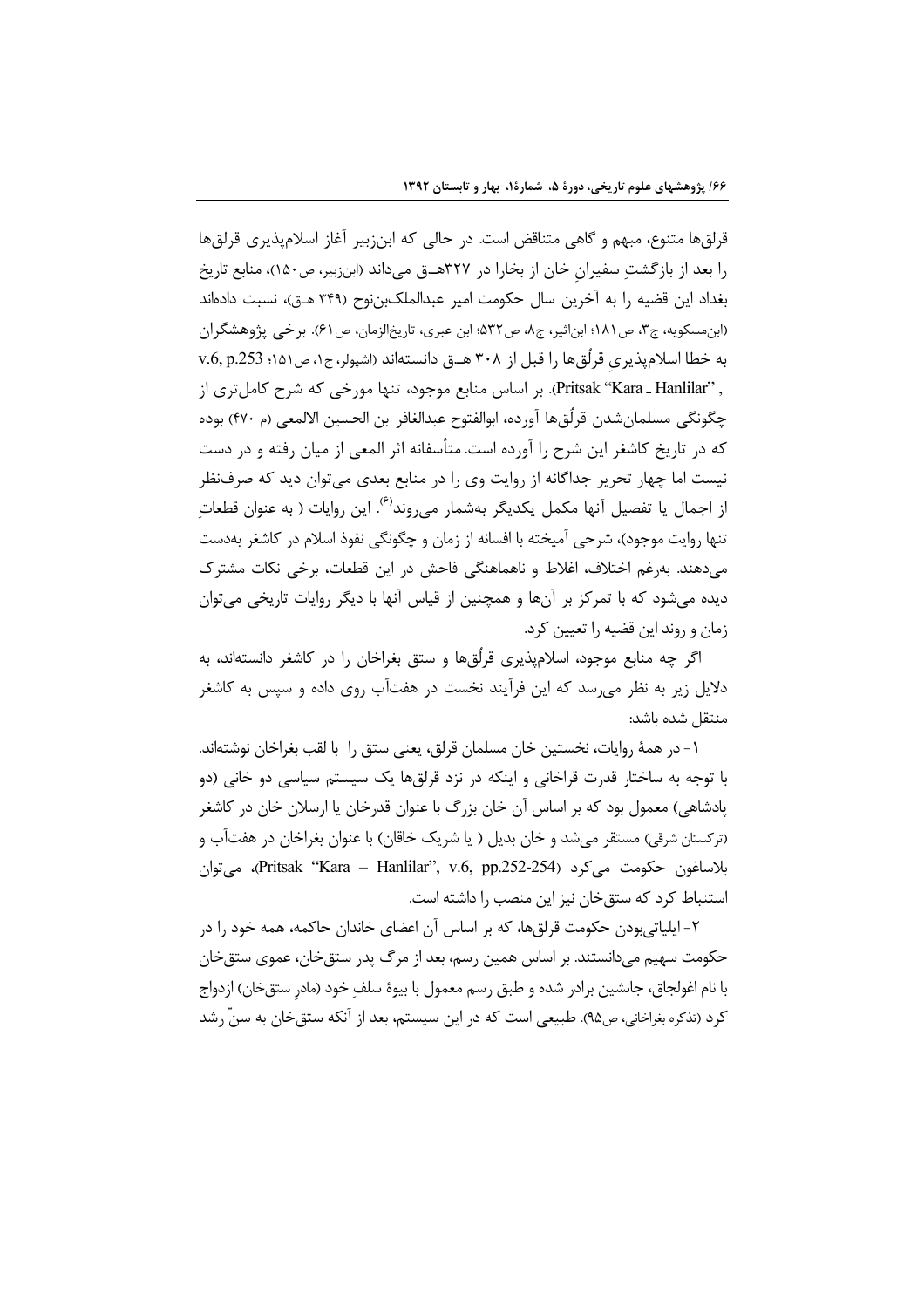برسد، بايستي حقي در حكومت داشته باشد و باتوجه به خاني پدرش، بعيد است كه حق او کمتر از شریک خانی باشد.

۳- بر اساس روایات موجود، ستق بغراخان، مخفیانه مسلمان شده و همراه با هوادارانش از کاشغر گریخت و به نواحی کوهستانی رفت و در شکاف کوهها به مبارزه با خان بزرگ پرداخت (تذکره بغراخانی، صص۱۰۳-۱۰۴). توجه به کوهستانی،بودن هفتآب و تصریح مورخان بر غلبهٔ او بر آتباش در آغاز کار و سپس حملهٔ او به کاشغر (جمال قرشی، ص۱۱۹۵)، مبین آن است که اسلام نخست در هفتآب آشکار شده و سپس به کاشغر رسیده است.

۴- بر اساس منابع موجود، مبارزهٔ ستق بغراخان با خان بزرگ مدتها ادامه داشت. این امر را اگر با سال مرگ ستق خان و تاریخ اسلامآوردن قرلقها در نظر بگیریم معنیدار میشود. بدینمعنی که اسلامپذیری قرلق را به سال ۳۴۹هـق نوشتهاند و مرگ ستق خان را به سال ۳۴۴هــق (ابن مسكويه، ج۳، ص ۱۸۱؛ جمال قرشي، ص ۱۱۹۵).

۵– منابع همچنین از غلبه کفار در اواخر حکومت امیر نصر (یعنی حدود ۳۲۷هــق) بر بلاساغون خبر دادهاند (نظام|لملک، ص٢٩٠). با توجه به آنکه این قضیه حاکی از غلبهٔ قرلقها بر آن ناحیه است (بارتولد، تاریخ ترکـهای آسیای میانه، ص ۹۲)، و هم اینکه به تصریح ابنِزبیر (ص١۵٠)، مسلمان شدن خان بعد از بازگشت سفیرانش از بخارا در همینسال روی داده است و نیز در منابع موجود از واکنش امیران سامانی در قبال این پیشروی کفّار هیچ سخنی به میان نیامده است، مي توان تصور كرد كه اين خاني كه بر بلاساغون غالب شده همان بغراخان بوده و چون مدتی بعد به اسلام گرویده، امیر سامانی از مقابله با وی خودداری کرده است.

۶- با توجه به حضور علمای مذهبی مسلمان همچون کلماتی در دربار خان قرلق، معقول تر آن است که آنها را ملازم دربار بغراخان نومسلمان در بلاساغون بدانیم تا دربار اغولجاق کافر در کاشغر. به نظر م<sub>عا</sub>رسد که عالم مذهبی مسلمان نمی¤واند در دربار کافران دوام بیاورد. زیرا عالمان مذهبی بدینخاطر به دربار حکام نزدیک میشوند تا در جلسات مناظره و مباحثه شرکت کرده و بر رشد علمی خود بیفزایند و در صورت امکان صله یا پاداشی بگیرند، ولی در دربار حاکم کافر هیچ امیدی برای یکی از این دو وجود ندارد. دوم اینکه دسترسی و راهیابی به بلاساغون برای مسلمانان ماوراءالنهر بسیار راحتتر و سهلالوصولتر از کاشغر بوده است. سوم آنکه خان کافر هم، پناهندهٔ سیاسی برای تهدید رقیبان و دشمنان سیاسی خود میپذیرد، ولی علمای مذهب دیگری را نمیتواند بپذیرد زیرا مایهٔ تکدر خاطر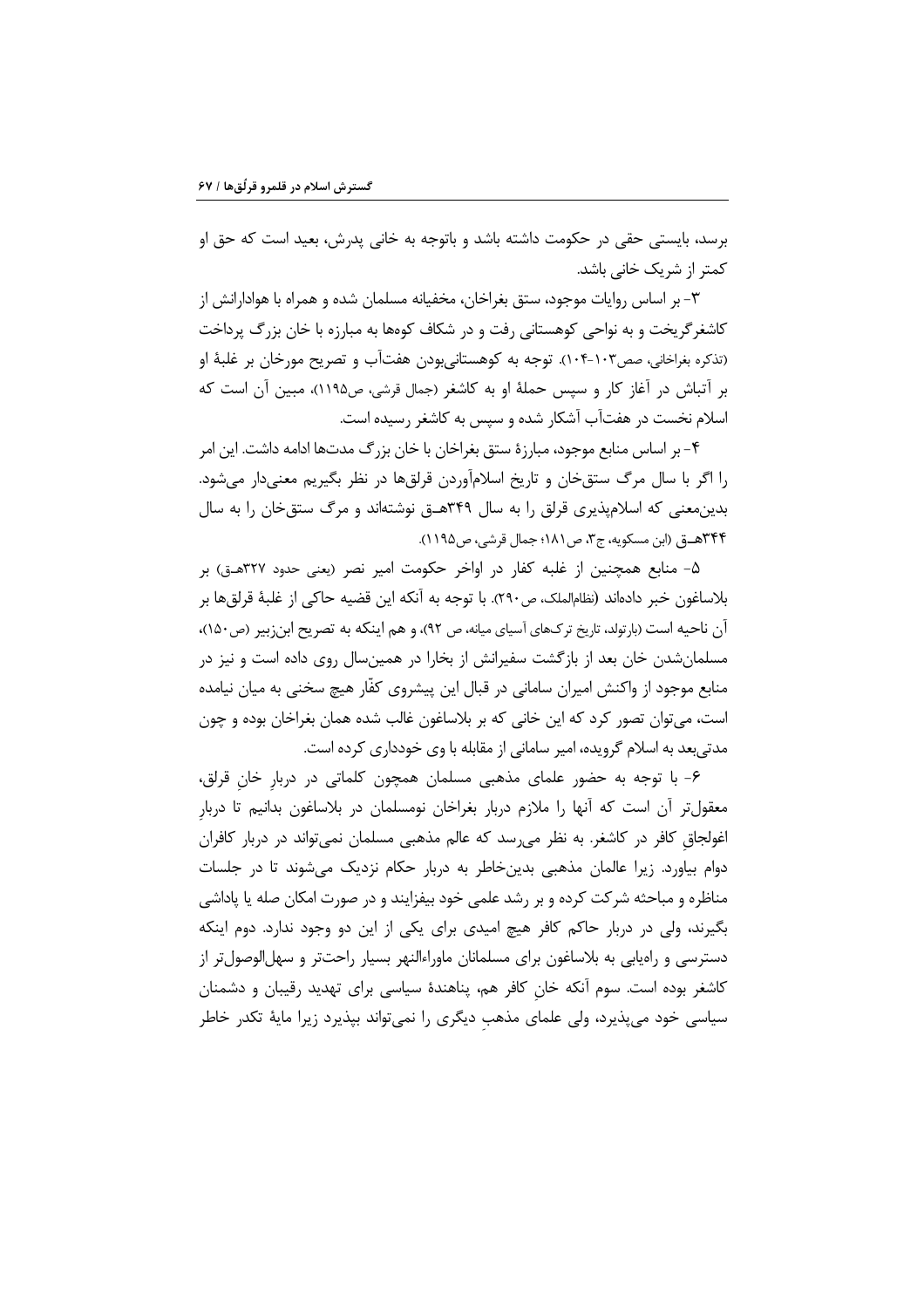بزرگان مذهبي دربار خود ميشود (حسني، ص۵۷). بنابراين، خان كافر قرلق از يک عالم مذهبی غیرسرشناس و طردشده هیچ فایدهای نمیتوانست انتظار داشته باشد.

بنابراین به نظر میرسد که با جمعبندی و مقابلهٔ روایات مربوطه بتوان روند رسمیت دین اسلام در قلمرو قرلقها را چنین دانست: وقتی پدر ستق بغراخان درگذشت، ستق خان کودک بود و طبق رسم ترکی، عموی او اغولجاق به خانی رسید. اما ستق خان، وقتی به سن ١٢سالگی رسيد، در حال شكار و تفريح با همراهان خود، به منطقهٔ ارتوج رفته با کاروانهای مسلمان که در آن منطقه حضور داشتند، حشرونشر پیدا نمود. از طرفی با یناهندهشدن الیاس بن اسحاق، از سال۲۰۱هــق به قلمرو قرلّقها و استقرار وی در منطقهٔ ارتوج در حومهٔ کاشغر نیز یک زمینهٔ دیگر برای تأثیرگذاری بیشتر فرهنگی در میان قرلُقها فراهم کرد. او در هنگام مراوده با کاروانهای مسلمان و الیاس بناسحاق در ارتوج و مشاهدهٔ اعمال مذهبی آنها ( بهویژه اذان و نماز) با آداب اسلامی آشنا شده و مهربانی و ملاطفت الیاس نسبت به وی و تعلیم اسلام به او، بهتدریج وی را به اسلام علاقهمند ساخت (تذكره بغراخاني، صص٩٥-١٠٠؛ جمال قرشي، صص١١٩۴- ١١٩۵). الياس كه از واكنش اغولجاق قدرخان میترسید، به وی توصیه کرد تا اسلام خود را مخفی نگه دارد. تا بەتدریج بر تعداد مسلمانان افزودە شد (همانجا). اغولجاق، عموی ستق بغراخان، در ٣٢٧هــق توانست مجدداً بر درهٔ رود چو غلبه کرده و مسلمانان آن منطقه را زير سلطه بگيرد (نظام|لملک، ص٢٩٠). با توجه به سیستم حکومتی دو خانی در نزد قرلقها و همچنین حقی که بغراخان ستق، در میراث پدر در حکومت داشت، بهعنوان حکمران این نواحی، یعنی همان خان بدیل انتخاب شده و به حکم جایگاه عنوان بغراخان گرفت. او که از زمان کودکی با مسلمانان در ارتباط بود، در اینجا، هم به دلیل دوری از دسترس خان بزرگ و هم ارتباط تنگاتنگ با بافت اسلامی بلاساغون و هفتآب، رسماً مسلمان شد. این امر مایهٔ اختلاف وی با خان بزرگ شد. اما چون او خان بزرگ نبود، این قضیه را رسمیت اسلام در قلمروی قرلقها نمي توان دانست. سكوت اميران ساماني در مقابل سقوط بلاساغون را فقط بدين طريق مي توان معنیدار دانست که تصور کنیم بغرا بهزودی تحت $\vec{b}$ ثیر مسلمانان منطقه مسلمان شده و با عمش اختلاف پیدا کرد. بدینترتیب، بغراخان قلمرو قرلقها را به دو بخش تقسیم نمود و مبارزه با بخش جنوبی را آغاز کرد. او ظاهراً توانست با کمک غازیان فرغانه تا آتباش را از خان بزرگ بگیرد ولی بهزودی در ۳۴۴ هـق درگذشت (جمال قرشی، ص۱۱۹۵). با توجه به آنکه گورش در کاشغر است به نظر می رسد که در همین زمان که برای نبرد با خان بزرگ رفته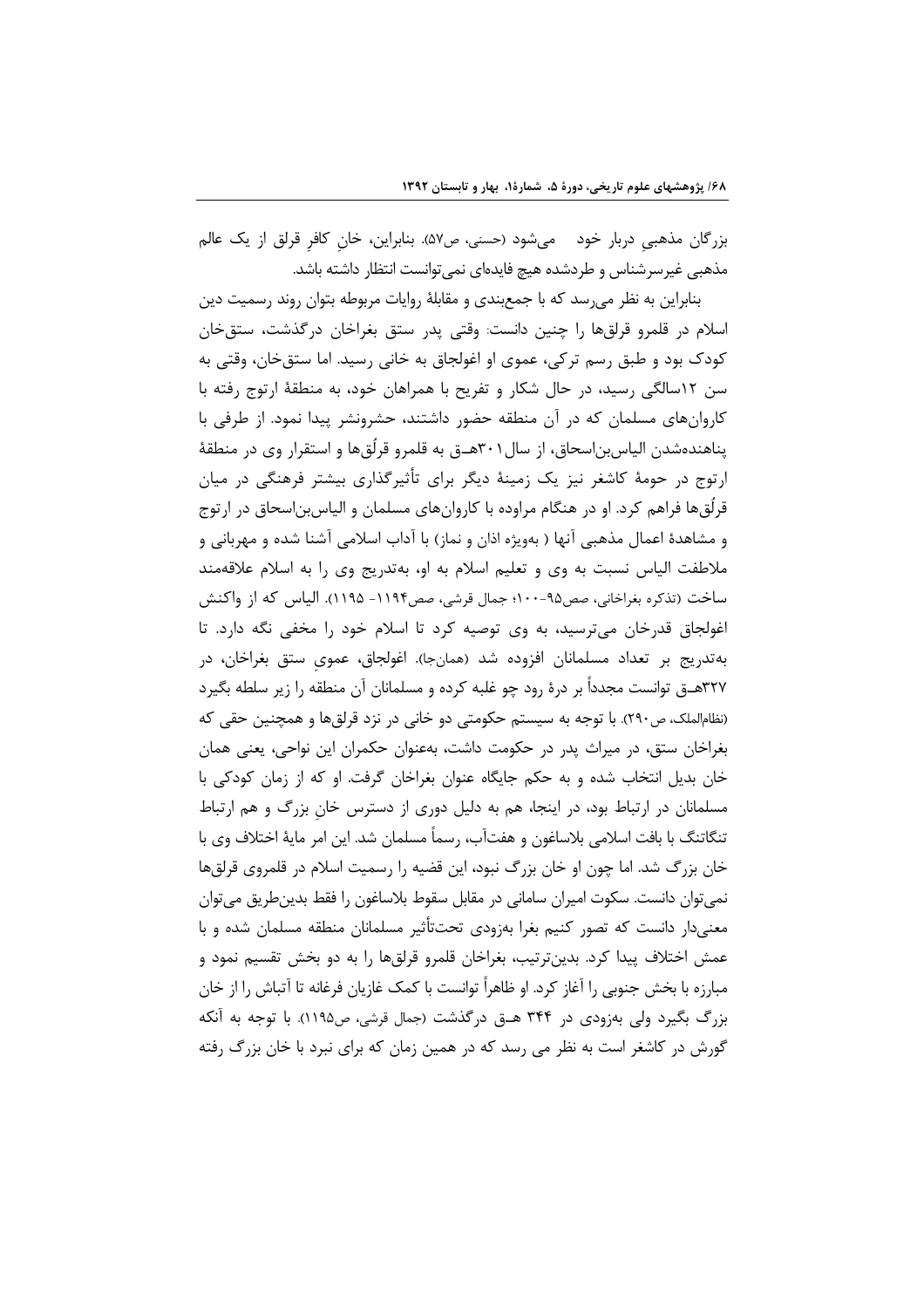بود، در اطراف کاشغر درگذشته باشد. پس از وی کلماتی معروف به هفتآب رفته و فرزندان ستق خان به جای پدر نشسته و راه پدر را ادامه دادند. تا سرانجام در ۳۴۹ هــق، فرزند ارشد وی بای تاش موفق شد خان بزرگ را شکست داده و پس از غلبه بر کاشغر، دین اسلام را آئین رسمی اعلام کرد. او با جلوس بر تخت خانی در کاشغر، عنوان ارسلان خان گرفته بهعنوان خان بزرگ قرلق درآمد. این قضیه به معنی مسلمانشدن همهٔ قرلقها درنظر گرفته شده و لذا از اسلام يكبارهٔ قرلقها خبر رسيده است. قرلقها پس از گرايش به اسلام، تحت نام عمومی تر کمان خوانده شدند (کاشغری، ج۱، صص ۰۰،۳ ۳۹۳، ۱۳۹.). برادر بایتاش خان، با نام تولکا با عنوان ایلکخان بهعنوان شریک خاقان وی در هفتآب مانده بود. از این پس هردو برادر برای توسعهٔ قلمرو اسلام به مبارزه و غزای با ایلات کافر پرداختند. این خوانین، اولین دولت مسلمان استپ را در شرق قلمرو سامانی تشکیل دادند که در تاریخ به دولت قراخانیان<sup>09</sup> معروف است. با توجه به رسمیت یکبارهٔ اسلام و رواج زندگی ایلی در نزد قرلق ها، معلوم است که هنوز تعداد زیادی از ایلات و قبایل ساکن در قلمرو قرلق بودند که تغییر دین نداده بودند. ولی در طول یک قرن و با مساعی فرزندان ستق بغراخان، اسلام در آن ناحیه نهادینه شده و همهٔ ایلات آن تحتتأثیر اسلام قرار گرفتند.

#### نتىجە

قلمرو قرلُقها در شرق سیحون، با داشتن موقعیت و ویژگی خاص جغرافیایی، بهعنوان یک دژ تسخیرناپذیر درآمده بود که تا بیش از دو قرن در برابر لشکرکشیهای نظامی غازیان مسلمان مقاومت کرد. این قضیه باعث شد تا ورود اسلام به این منطقه برخلاف ديگر نواحي شرقي، از طرق ديگر صورت پذيرد. ويژگي ديگر قلمرو قرلُقها، حضور گستردهٔ ایرانیان یکجانشین و درنتیجه رواج فرهنگ و مدنیت ایرانی در آن منطقه، و همچنین قرارگرفتن بر سر دو شعبه از شاهراه تجاری ایران و هند به چین بود که با توجه به رونق شدید آن در قرون نخستین، می توان تردد گستردهٔ تجار مسلمان در آن قلمرو را استنباط کرد. این امر نیز به تأثیرگذاری عمیق فرهنگی ایرانیان مسلمان در آن منطقه کمک کرد. از طرفی روابط سیاسی با حکمرانان مسلمان از طریق مذاکرات، صلح، تردد سفير فيمابين آنها و همچين پناهندهشدن مخالفان حكمرانان مسلمان بدانجا نيز به نشر عقاید و تعالیم اسلامی در قلمرو قرلُق کمک کرد. شیعیان و در رأس آنها سادات علوی نیز بهعنوان یک فرقهٔ تحتتعقیب از اواخر قرن اول هجری، به این منطقه رفتند و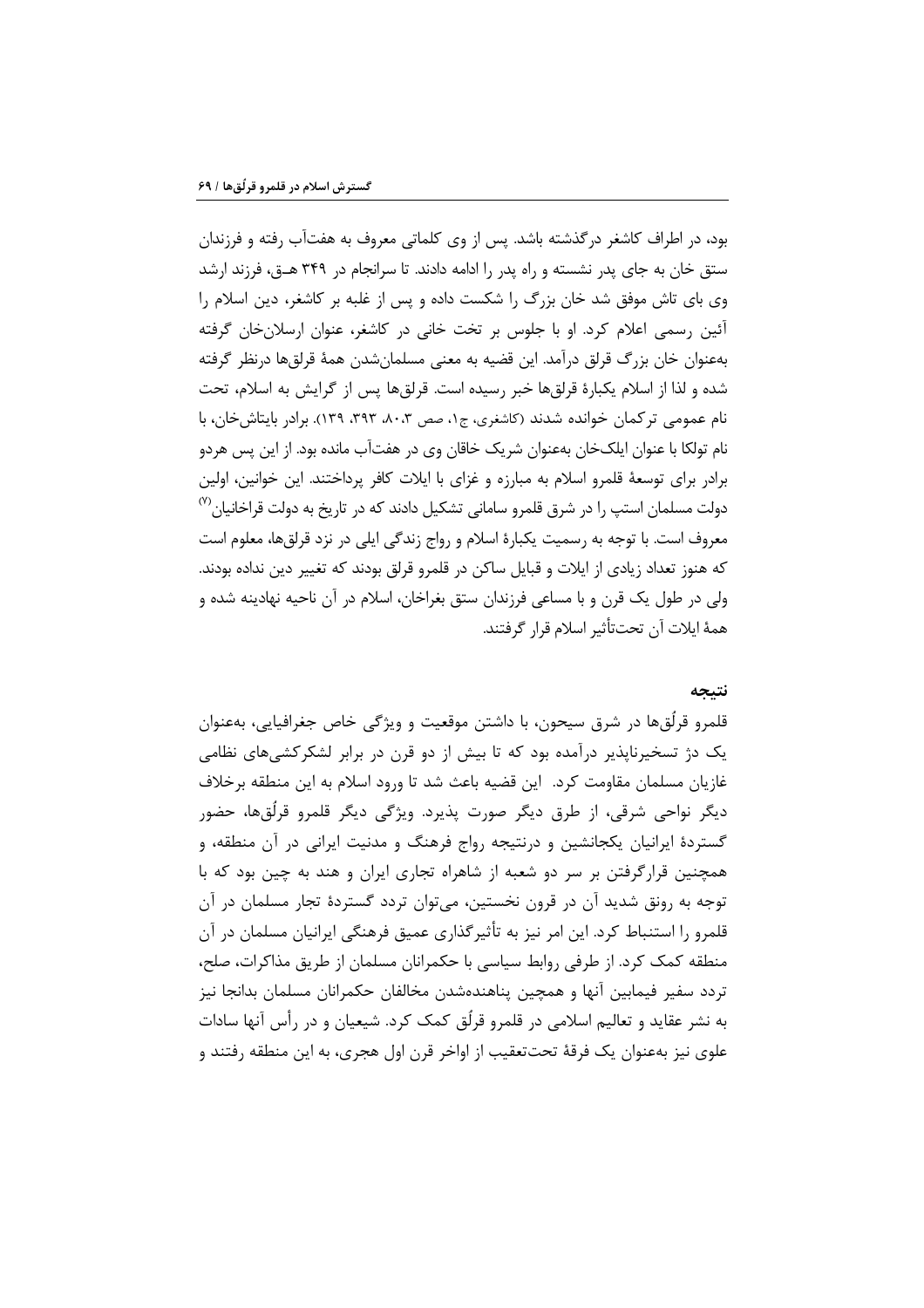از آنجا که مخالف خلفا بودند از نظر قرلقها تردد آنها در قلمروشان منعی نداشت و آنها که بهدنبال یافتن پیروانی برای خود بودند به تبلیغ عقاید خود در میان اهالی قلمرو قرلق پرداختند و در این زمینه توفیق بسیار یافتند. در آخر نیز، فعالیت مبلغان مذهبی بهعنوان یک محور دیگر باعث اثرگذاری بر قرلقها گردیده و آنها را با اسلام آشنا ساخت. با توجه به زندگی ایلی، اسلام این قبایل به خان بستگی داشت لذا با مسلمان شدن ستق بغراخان و فرزندانش، عملاً اسلام در قلمرو قرلق رواج یافت و پس از غلبهٔ آنها بر کاشغر و نیل به منصب ارسلان خانی(خان بزرگ) این امر بهصورت اسلام یکبارهٔ ۲۰۰ هزار چادر از قرلقها در منابع انعکاس یافت. و البته نهادینهشدن تعالیم اسلامی نزد این ایلات بیش از یک قرن دیگر به طول انجامید که با مساعی فرزندان ستق بغراخان، که از این پس قراخانیان نامیده می شوند، محقق گردید.

#### یے نوشت

١- در متون تاريخي، ادبي و جغرافيايي اسلامي از اين قوم با نامهاي ديگر همچون قارلق، قارلوق، قارليق، قياليق، قارلغ، قارليغ، قارلوغ، قياليغ، قرلغ، غرلق، غرلغ، خرلق، خرلخ، خرلوخ، خطلخ، خلَّخ ياد شده است. در منابع ترجمهای جدید به خطا کارلوک یا کرلوک آوردهاند.

۲- این سرزمین امروزه سمیرچیهSemirchie گفته میشود که ترجمه یدهسو(یتیسو)= هفتآب است. ٣- منابع اين امر را به خاقان چين نسبت دادهاند (ابودلف، گ٢۴٧ الف؛ ياقوت، ج٣، ص٤۴١)، اما چنان كه باسورث اشاره كرده اين قضيّه به دولت اصلي چين مربوط نمي تواند باشد.

Bosworth, Medieval History Of Iran And Afghanistan And Central Asia, )  $(p.113)$ 

۴– تحقیقات وسیع اوملیان پریستاک نیز وحدت خوانین کاشغر با خاندان قراخانی را علاوه بر منشأ قرلُقی خاندان قراخاني بهخوبي اثبات كرده است ( - Pritsak, Studies In Medieval Eurasian History,pp.270 واخاني بهخوبي اثبات كرده است  $. (299$ 

۵- البته در منابع ذکری از قرلُق نیست اما با توجه به مطالبی که بعداً خواهد آمد و گرایش بغراجها به تشیع زیدی استنباط میشود که این ترک&ا همان قرلُقها باشند.

۶- دو گزارش مجمل این روایت، از آن ابن اثیر و محمد حیدر میرزا دوغلات است. (دوغلات، ص۴۱۸؛ ابن اثیر، ج۱۱، ص۸۲). دو روایت مفصل و مشروح تر را جمال قرشی و مؤلف گمنام تذکره بغراخانی آوردهاند (جمال قرشي، صص ١١٩۴- ١١٩٧؛ تذكره بغراخاني، صص ١٧٠- ١٨۶).

٧- این سلسله به نامهای دیگر نظیر آل افراسیاب، آل خاقان، خاقانیه، خانیه، ایلک خانیه، ایلک خانان نیز شهرت دارند.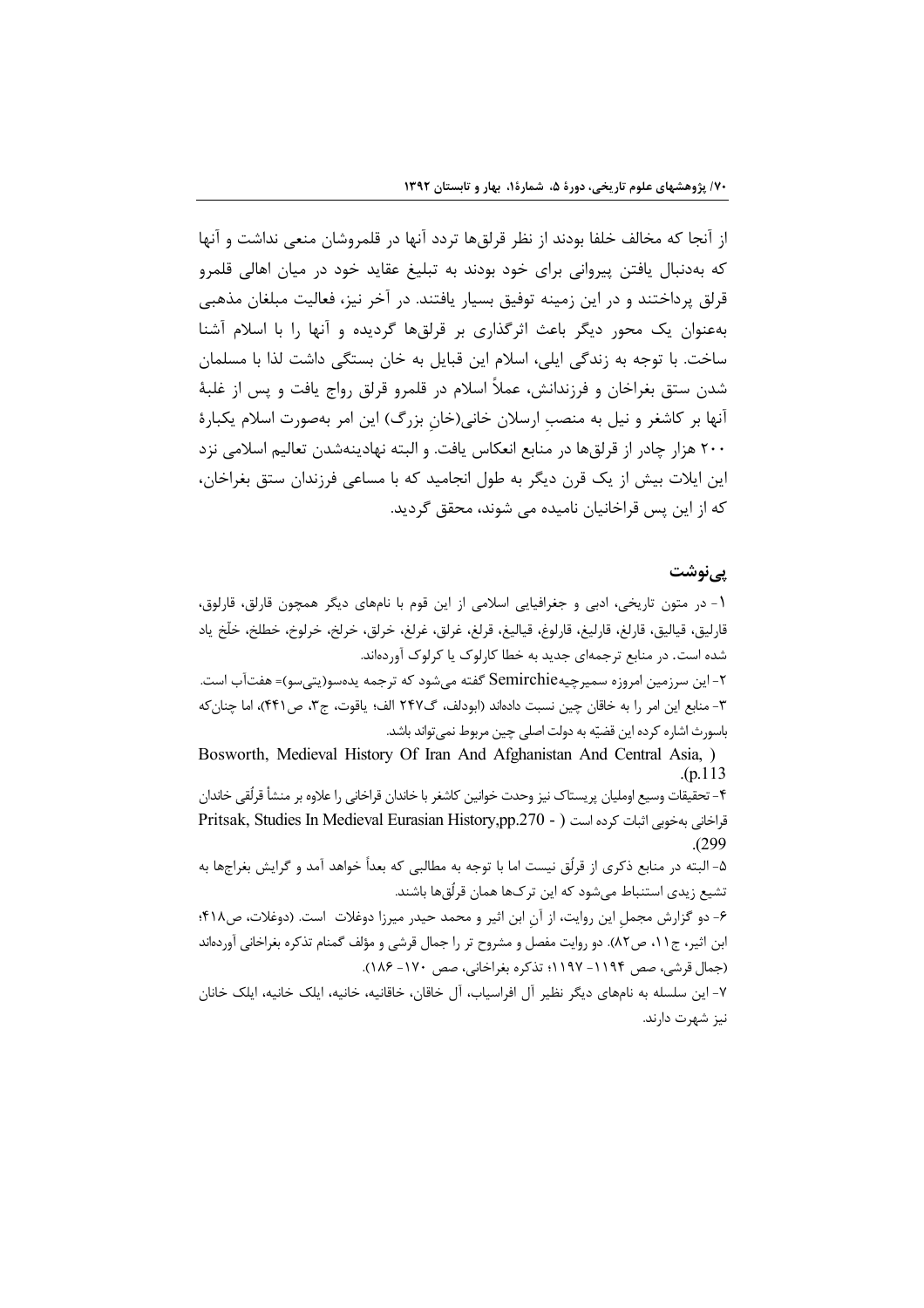# منابع

الف) فارسي ابن شادى، مج*مل التواريخ و القصص*، تصحيح محمدتقى بهار، چ1، كلاله خاور، تهران، ١٣١٨. ابن عبري ابوالفرج گريگوريوس، *مختصر تاريخ|لدول*، ترجمه عبدالمحمد آيتي، چ۱، علمي و فرهنگي، تهران،  $.1$ ۳۷۷ استخرى ابراهيم بن محمد، *مسالک و ممالک* (ترجمه فارسي قديم)، تصحيح ايرج افشار، چ ۳، علمي و فرهنگی، تهران، ۱۳۶۸. اشپولر برتولد، *ایران در قرون نخستین اسلامی* ج ۱، ترجمه عبدالجواد فلاطوری، چ ۳، علمی و فرهنگی، تهران، ۱۳۶۹. امامی محمدتقی، «تالاس نبردی که سرنوشت آینده آسیای مرکزی را برای دنیای اسلام مسجل ساخت»؛ مجلّه تخصّصی گروه تاریخ دانشگاه تهران، سال ۱، شماره۱، ۱۳۷۹. بارتولد. و. و، *تاريخ تركهاي آسياي ميانه*، ترجمه غفار حسيني، چ1، توس، تهران ١٣٧۶. همو *، ترکستاننامه،* ترجمه کریم کشاورز، چ۱، بنیاد فرهنگ ایران، تهران،۱۳۵۲. همو، *گزیدهٔ مقالات تحقیقی،* ترجمه کریم کشاورز، چ۱، امیرکبیر، تهران، ۱۳۵۸. همو، *تاريخ هفتآب*، ترجمه محسن رحمتي، چ۱، نويد شيراز، شيراز، ۱۳۹۲. باسورث. ادموند.ک*.تاریخ غزنویان*، ترجمه حسن انوشه، چ۱ (۲ جلد در یک مجلّد)، امیر کبیر، تهران، ۱۳۷۲. بیهقی علی بن زید، *تاریخ بیهق*، تصحیح احمد بهمنیار، چ ۱، کتابفروشی فروغی، تهران، ۱۳۱۷. پریتساک املیان، *فروپاشی امپراتوری اغوز یبغو*، ترجمه محسن رحمتی، پژوهشنامه تاریخ، سال اول، شماره ۴، دانشگاه آزاد اسلامی واحد بجنورد، ۱۳۸۵. *تذكره بغراخاني،* تصحيح محمد منير عالم، چ ١، مركز تحقيقات فارسي ايران و ياكستان، اسلامآباد، ١٣٧۴. جمال قرشي، *ملحقات صراح*، منقول در تاريخ بيهقي، تصحيح سعيد نفيسي، چ١، ابن سينا، تهران، ١٣٣٢. حدود العالم من المشرق الى المغرب، تصحيح منوچهر ستوده، چ٢، طهورى، تهران، ١٣۶۴. دوغلات، میرزا محمد حیدر، *تاریخ رشیدی*، تصحیح عباسقلی غفاری فرد،چ ۱، میراث مکتوب،تهران، ۱۳۸۳. ر*اهنمای کشورهای مستقل مشتر کالمنافع و جمهوریهای بالتیک،چ*۱، مؤسسه گیتاشناسی، تهران، ۱۳۷۸. رحمتي محسن، تکاپوهاي سادات براي تشکيل حکومت علوي در ماوراءالنهر در سدهٔ پنجم هجري قمري، فصلنامه مطالعات تاريخ اسلام، سال ٢، شماره٧، پژوهشكده تاريخ اسلام، تهران، ١٣٨٩. سليمان حشمت، رضا، *«بغراج»*، دانشنامه جهان اسلام، ج ٣، بنياد دايرةالمعارف اسلامي، تهران، ١٣٧۶.

عوفي محمدبن محمد، *جوامع الحكايات و لوامع الروايات،* نسخه خطي شمارة ٢٧ب، كتابخانه دانشكده ادبيات دانشگاه تهران.

فرای ریچارد نیلسون، *بخارا دستاورد قرون وسطی،* ترجمه محمود محمودی، چ۲، علمی و فرهنگی، تهران،  $.1750$ 

همو، «**سامانیان**» در تاریخ ایران از اسلام تا سلاجقه (تاریخ ایران کمبریج ج۴)، ترجمه حسن انوشه، چ۲، امير كيبر، تهران،١٣٧٢.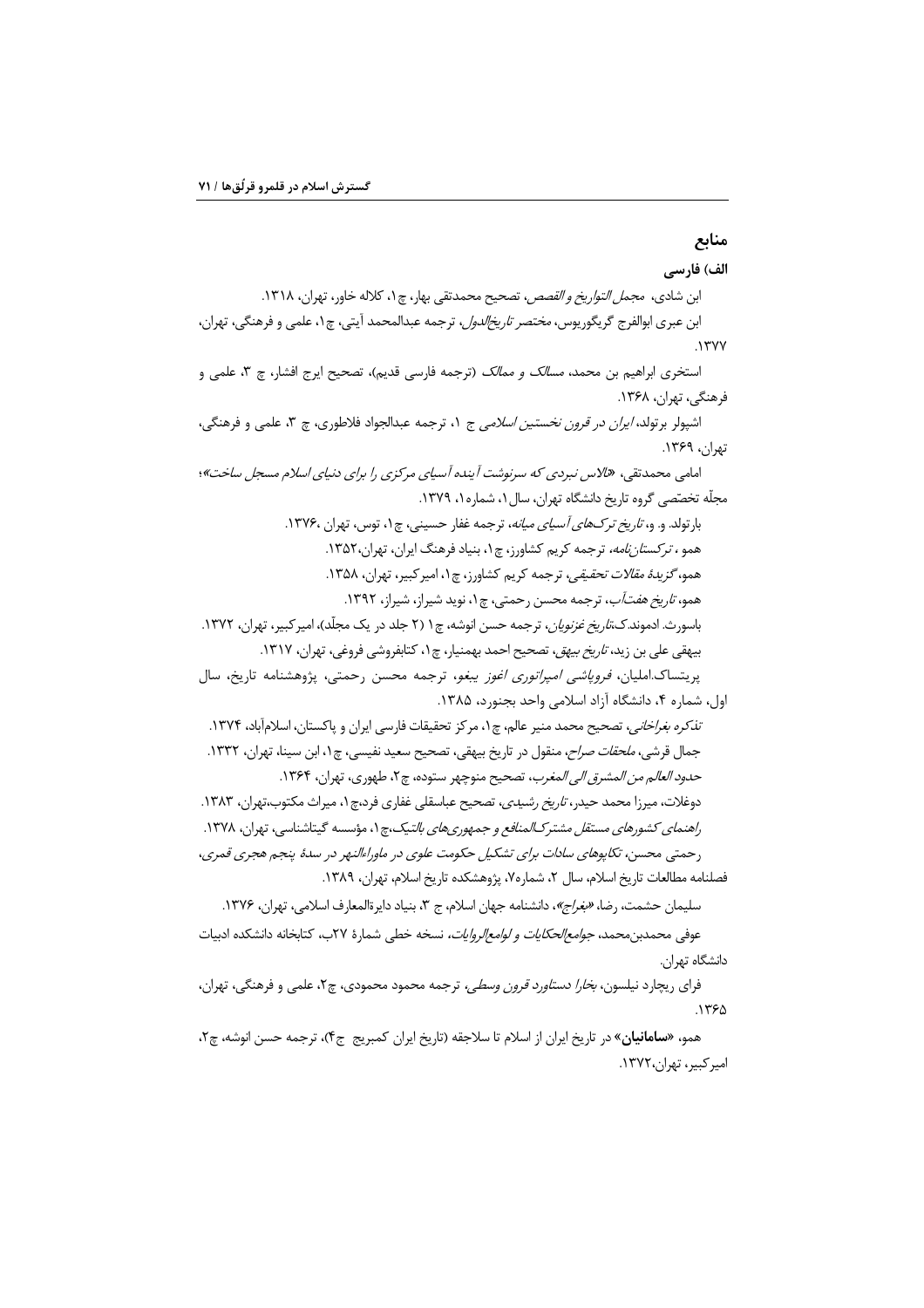گردیزی عبدالحی بن ضحاک، *تاریخ گردیزی*، تصحیح عبدالحی حبیبی، چ۱، دنیای کتاب، تهران، ۱۳۶۳. مشکور محمد جواد، *تاریخ سیاسی ساسانیان*، چ۱، دنیای کتاب، تهران، ۱۳۶۲. نرشخي محمدبن *جعفر، تاريخ بخارا*، ترجمهٔ ابونصر قباوي، تلخيص محمدبن زفر بن عمر، تصحيح محمدتقي مدرس رضوي، چ۲، بنياد فرهنگ ايران، تهران،۱۳۵۱. نظام الملک حسن بن اسحق، *سیر الملوک*، تصحیح هیوبرت دارک، چ ۱،بنگاه تر جمهونشر کتاب، تهران، ۱۳۴۰ ب) عربي ابناثير عزالدين علي، *الكامل في التاريخ*، تصحيح كارل يوهانس تورنبرگ، دارصادر، بيروت، ١٣٨۶هــق. ابن بابويه محمد بن علي، *من لايحضره الفقيه*، اشرف على تحقيقه السيّد حسن الموسوى الخرسان، دارصعب و دارالتعارف، بيروت، ١۴١٠هـ ابن جوزي عبدالرحمن بن علي، *المنتظم في التاريخ ملوك و الامم*، مطبعة دائرةالمعارف العثمانية حيدراباد الدكن،١٣٥٧-١٣۶٠هـ ابن خرداد به عبيدالله، *المسالک و الممالک*، تصحيح يان دخويه، بريل، ليدن،١٨٨٩. ابن زبير، قاضي رشيد، *نخائر و التحف*، حققه محمد حميدالله، مطبعه الحكومه، كويت،١٩٨۴. ابن عبري ابوالفرج گريگوريوس، *تاريخ الزمان*، نقله الي العربيه الأب إسحق أرمله، قدم له جان موريس فييه، دارالمشرق ش م م، بيروت، ١٩٨۶. ابن فوطي عبدالرزّاق بن احمد*، مجمع الاداب في معجم الالقاب*، تحقيق محمدالكاظم، وزارة الثقافة و الارشاد

الاسلامية، تهران،١٣٧۵ هـش .

ابن مسكويه احمد بن محمد، *تجاربالامم*، تصحيح هف. امدروز، مكتبة المثنى، بغداد، ١٣٣۴هــق.

ابودلف خزرجی مسعر بن مهلهل، *رسالة الاولی*، نسخه عکسی ۶۱۹۱ کتابخانه دانشگاه تهران.

بغدادى عبدالقاهر بن طاهر، *الفرق بين الفرق، صحّحه* و كتب هوامشه محمد زاهد بن الحسن الكوثرى، عنّى بنشره عزت العطّار الحسيني، بي نا، قاهره، ١٣۶٧ه/١٩۴٨.

بلاذري احمد بن يحيى، فتوح البلدان، دار و مكتبه الهلال، بيروت، ٢٠٠٠/١۴٢١.

ثعالبي نيشابوري عبدالملك بن محمد، *يتيمة الدهر في محاسن اهل العصر،* تحقيق محمد محيى الدين عبدالحميد، مطبعة عيسى البابي الحلبي، قاهره،١٣٧۵هـ .

حسني احمد بن ابراهيم، *المصابيح*؛ اخبار الأئمة الزيدية، تحقيق ويلفرد مادلونگ، دارالنشر، بيروت ١٩٨٧٠.

ذهبي شمس|لدين ابوعبدالله، *سير اعلام النبلاء*، تحقيق شعيب ارنووط و…، مؤسسة الرساله، بيروت ١۴٠٣، /  $19AY$ 

سمعاني عبدالكريم بن محمد، *الانساب* ، تحقيق عبدالله عمر البارودي، دارالجنان، بيروت، ١۴٠٩ صابي ابوالحسين هلال بن المحسن، *تاريخ* (الجزء الثامن)، ضميمه تحفه الامراء في التاريخ الوزراء، مطبعه الاباء السيوعيين، بيروت، ١٩٠۴.